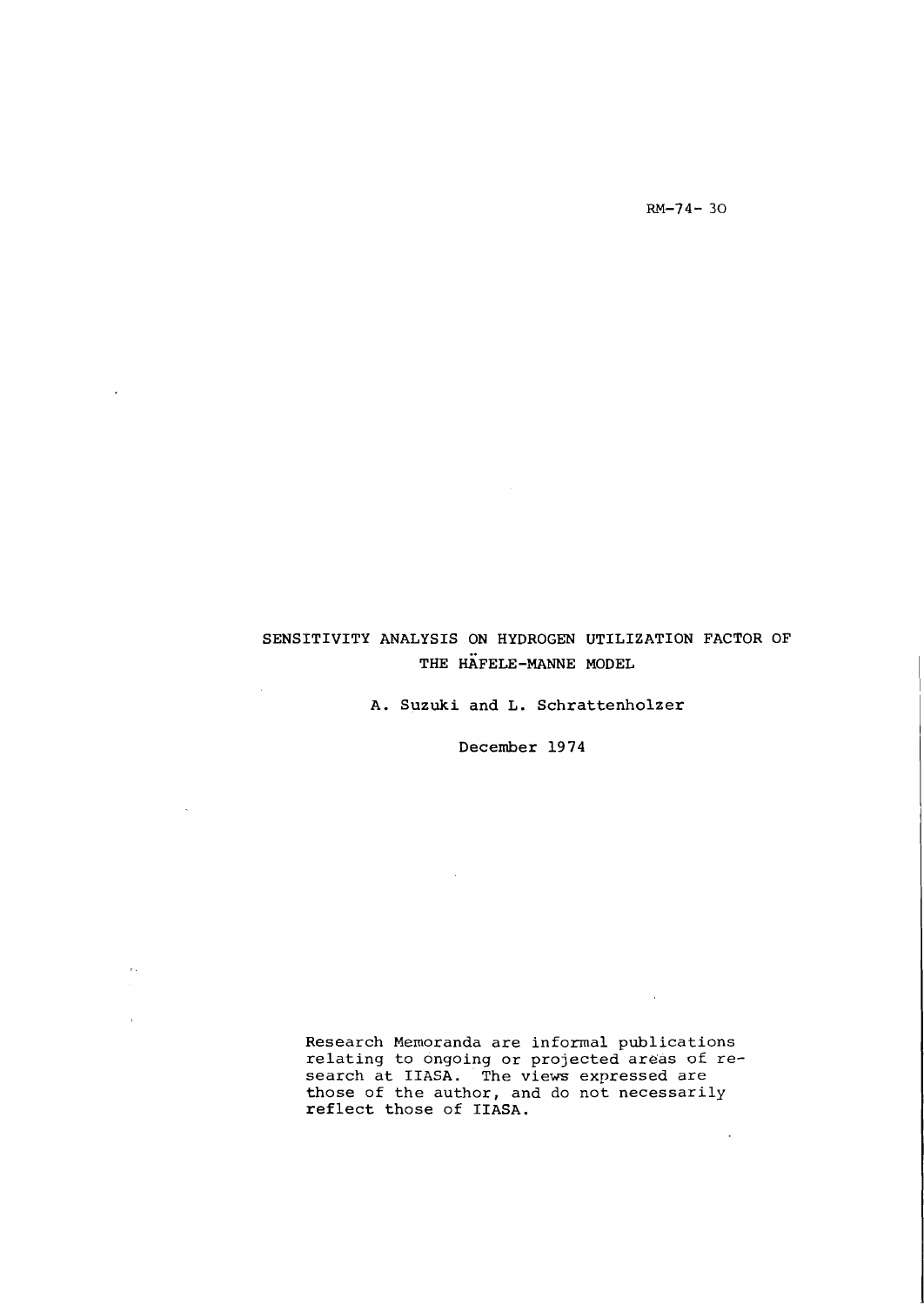$\label{eq:2.1} \frac{1}{\sqrt{2}}\left(\frac{1}{\sqrt{2}}\right)^{2} \left(\frac{1}{\sqrt{2}}\right)^{2} \left(\frac{1}{\sqrt{2}}\right)^{2} \left(\frac{1}{\sqrt{2}}\right)^{2} \left(\frac{1}{\sqrt{2}}\right)^{2} \left(\frac{1}{\sqrt{2}}\right)^{2} \left(\frac{1}{\sqrt{2}}\right)^{2} \left(\frac{1}{\sqrt{2}}\right)^{2} \left(\frac{1}{\sqrt{2}}\right)^{2} \left(\frac{1}{\sqrt{2}}\right)^{2} \left(\frac{1}{\sqrt{2}}\right)^{2} \left(\$ 

 $\mathcal{L}^{\text{max}}_{\text{max}}$  and  $\mathcal{L}^{\text{max}}_{\text{max}}$  $\label{eq:2.1} \frac{1}{\sqrt{2\pi}}\int_{\mathbb{R}^3}\frac{1}{\sqrt{2\pi}}\left(\frac{1}{\sqrt{2\pi}}\right)^2\frac{1}{\sqrt{2\pi}}\int_{\mathbb{R}^3}\frac{1}{\sqrt{2\pi}}\frac{1}{\sqrt{2\pi}}\frac{1}{\sqrt{2\pi}}\frac{1}{\sqrt{2\pi}}\frac{1}{\sqrt{2\pi}}\frac{1}{\sqrt{2\pi}}\frac{1}{\sqrt{2\pi}}\frac{1}{\sqrt{2\pi}}\frac{1}{\sqrt{2\pi}}\frac{1}{\sqrt{2\pi}}\frac{1}{\sqrt{2\pi}}\frac{$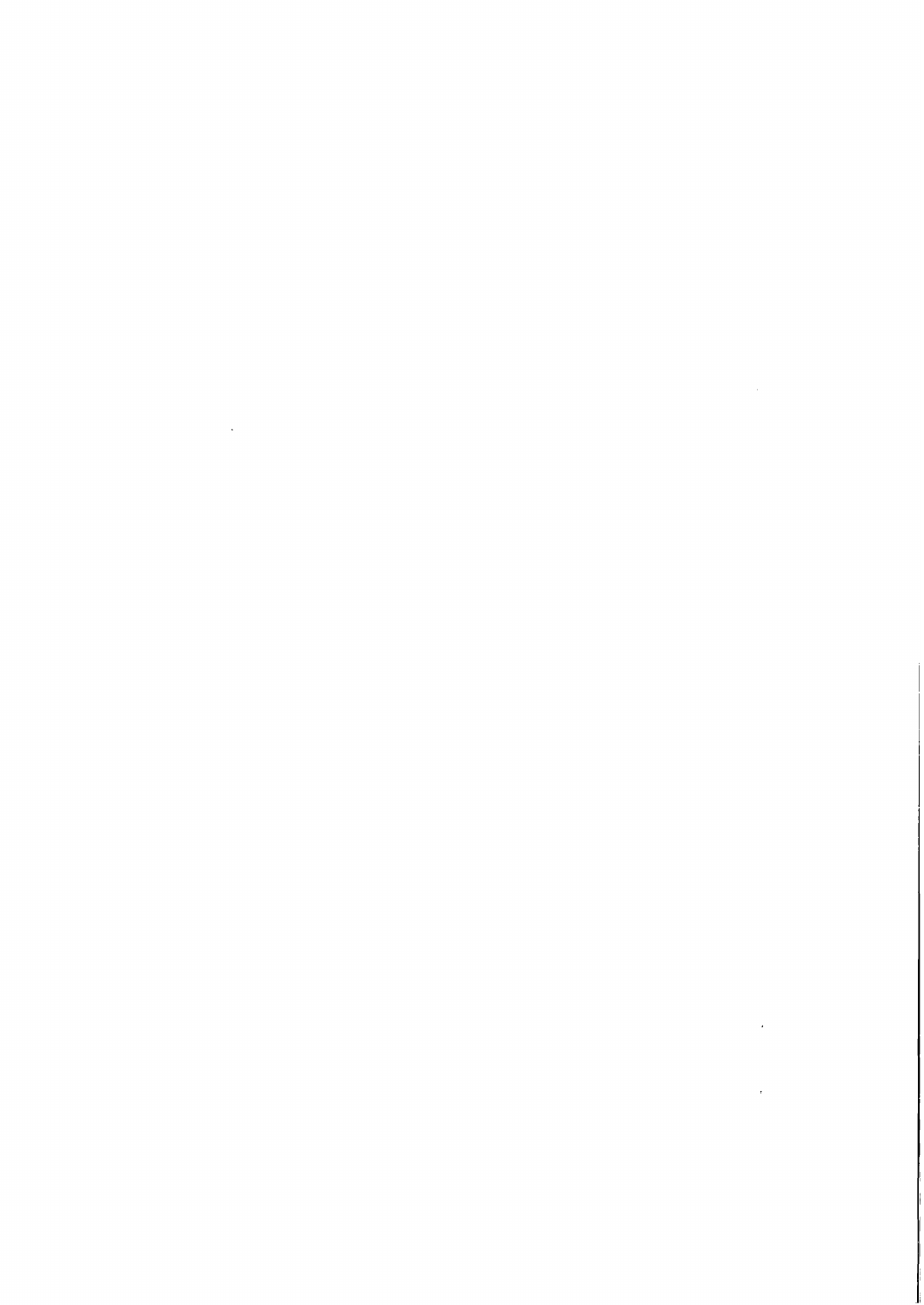## Sensitivity Analysis on Hydrogen Utilization Factor of The Häfele-Manne Model

A. Suzuki and L. Schrattenholzer\*

Summary

 $\overline{1}$ 

This paper is to report on the results of a sensitivity analysis on the hydrogen utilization factor  $n_{H}$ of the Hafele-Manne model. The model societies to be treated here are 1.60 and 1.80, and the values of  $n_{\text{H}}$ selected here are 1.0, 1.2, 1.5, and 2.0.

The calculation results indicate that qualitatively speaking, while the value of  $n_{\text{H}}$  has little effect on optimal solutions for model society 1.60 it has a significant effect on optimal solutions for model society 1.80. In other words, in model society 1.60 the qualitative interpretation of the optimal solutions does not significantly vary with the value of  $n_U$ ; on the other hand in the case of model society 1.80 the optimal transition from petroleum-and-gas to HTGR hydrogen does significantly change with the value of  $n_U$  (1.0 <  $n_U$  < 1.5).

The Häfele-Manne model assumes that the breakeven value of  $n_{\text{II}}$  which yields no difference of energy costs between petroleum-and-gas and HTGR hydrogen is 1.4. Hence if the petroleum-and-gas resources are sufficient to prevent more expensive nonelectrical energy supply alternatives from being introduced into the energy market (model society 1.60 is not sufficient in this sense but model society 1.80 is sufficient), and if we take the value of  $n_U$  which is less than the break-even value of 1.4, instead of the  $n_H = 1.5$ in the Häfele-Manne model, then the optimal strategy on a transition from petroleum-and-gas to HTGR hydrogen is significantly different from the solution in the Häfele-Manne model.

"The authors are indebted to Professors W. Hafele and M. Grenon, and Dr. C. Marchetti for their helgful discussion and encouragement.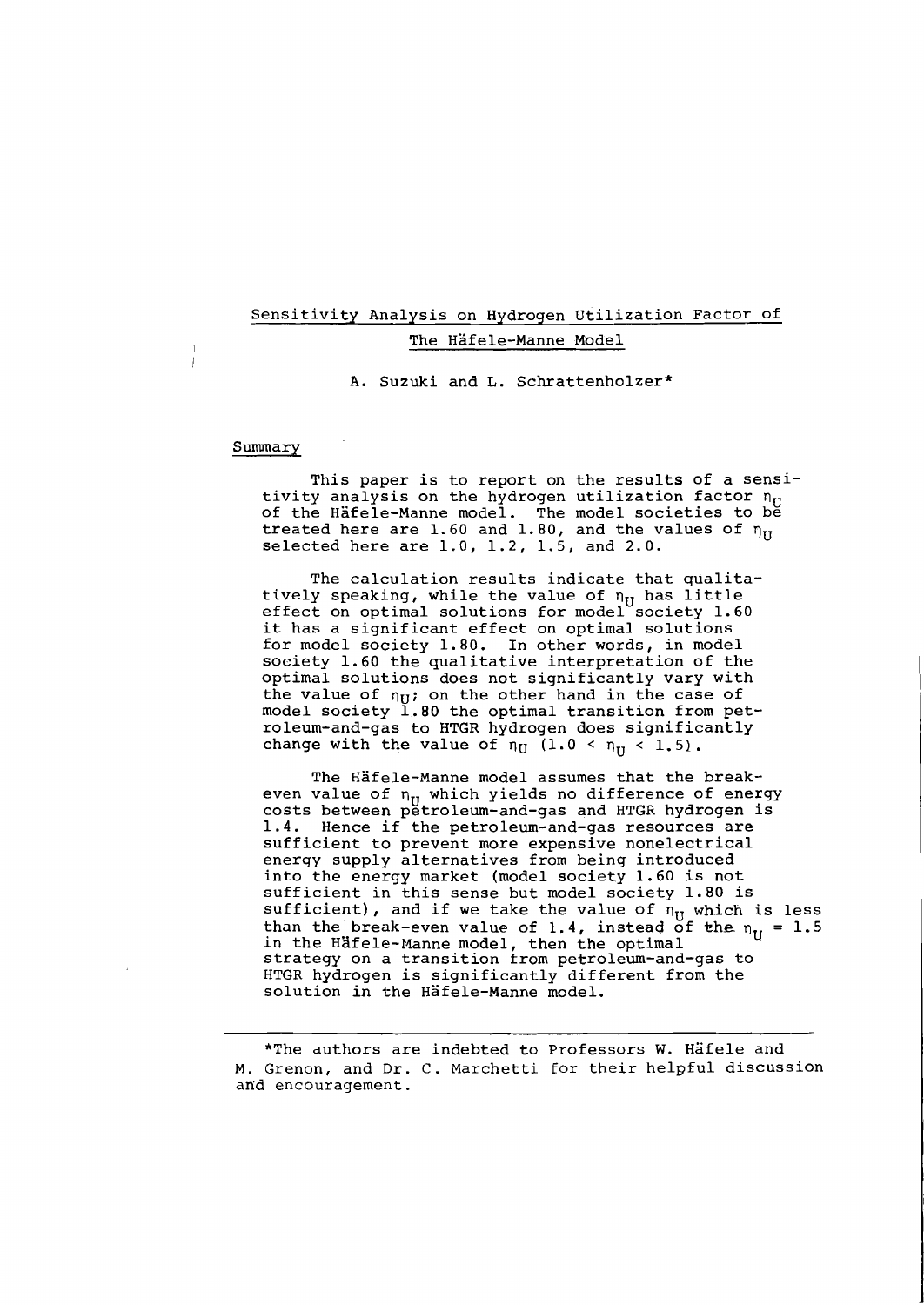1. The Häfele-Manne model  $\begin{bmatrix} 1 \end{bmatrix}$  (what we call "model" here includes not only the mathematical framework but also the data used) introduces the parameter  $n_{ij}$  which is called the hydrogen utilization factor. The definition of the parameter  $n_U$  is the value of BTU's of petroleum or natural gas replaced per BTU's of hydrogen utilized. In other words each BTU of hydrogen is equivalent to  $n_H$ BTU's of petroleum-and-gas, being roughly estimated from the comparison of net thermal values in end uses between the two.

2. The parameter  $n_U$  has an important role in the model. It is explicitly included in the equation concerning the nonelectrical energy demand constraints,  $l$  and also is used in estimating the static comparison of annual costs per TW<sub>th</sub>; the cost of hydrogen produced from the process heat of HTGR is a little lower than the cost of petroleum-and-gas. The difference is slight, and it obviously depends on the value of  $n_U$  assumed in the model.

3. It is almost impossible to assess the value of  $n_{\text{H}}$ definitely, because it is involved with some uncertainties relating to the technological assessment of the future of hydrogen technology. The model takes the value

 $n_{\rm H} = 1.5$ 

not from an exhaustive investigation but from a rough estimation, $^1$  and yet some other values are possible. Therefore this paper shows the results of sensitivity analysis on  $n_{\text{H}}$  of the Häfele-Manne model.

4. The Häfele-Manne model studies three different model societies with respect to energy demand projection,  $2$  and three levels of petroleum-and-gas availability,  $3$  nine logically possible cases. Here we have studied one of those three model societies, model society 1, and two of the three levels of petroleum-and-gas availability, i .e. 60 and 80 years of petroleum-and-gas resources in terms of the annual consumption rate corresponding to 35% of the world's entire 1970 consumption of petroleum-and-gas (1.875 TW = .056 Q). According to the identification expression of According to the identification expression of the Hafele-Manne model, the cases to be studied here are cases 1.60 and 1.80.

 $1_H$ äfele and Manne  $[1]$ , p. A-6.  $2$ Häfele and Manne  $\left[1\right]$ , pp. 20-27.  $3^{3}$ Häfele and Manne  $[1]$ , p. 32.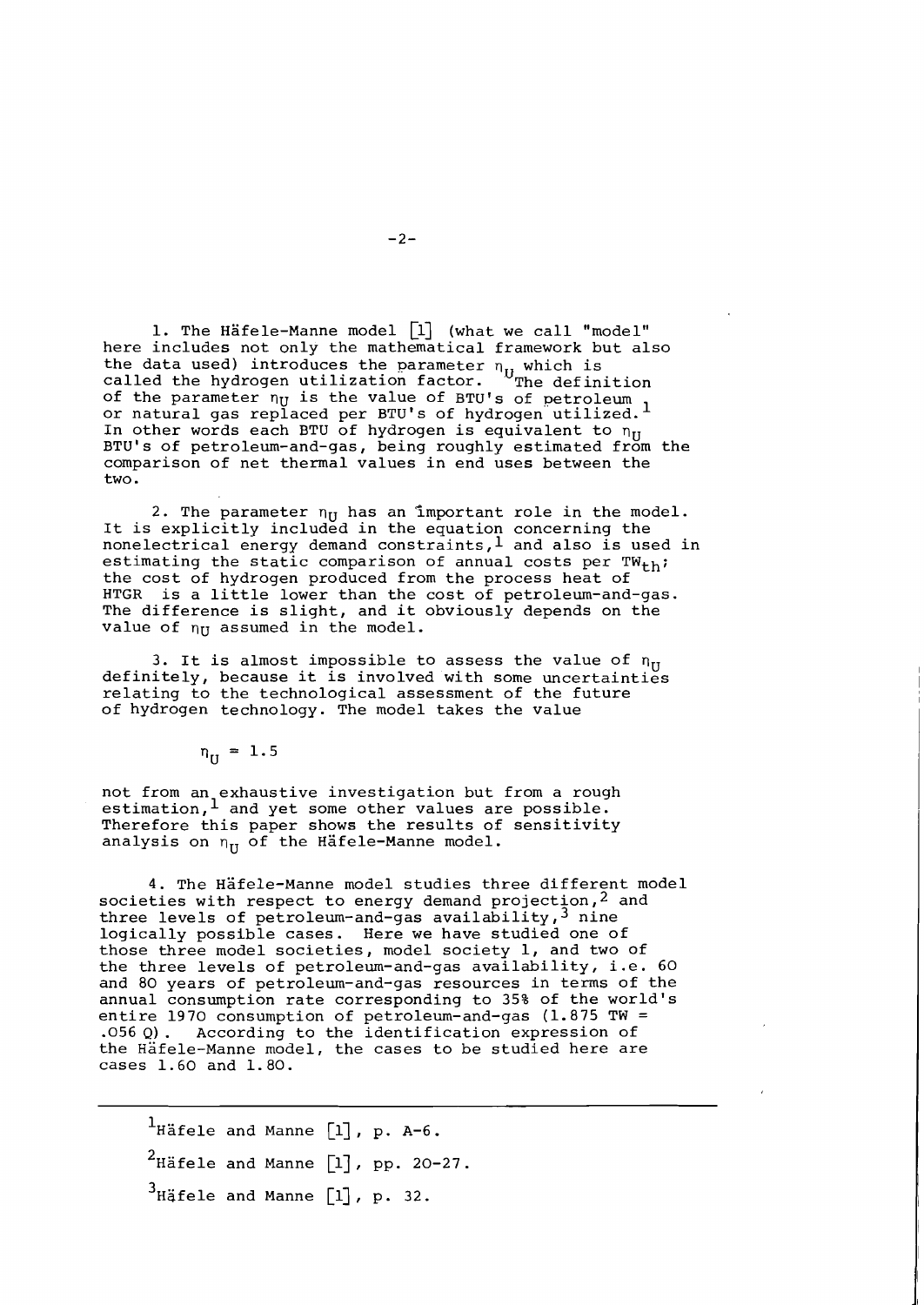5. For the sake of sensitivity analysis four values of are chosen for each case:  $1.0$ ,  $1.2$ ,  $1.5$ , and  $2.0$ . Then possibly 2 x 4 = 8 cases are to be examined. To distinguish these, we shall employ the following expressions. Case 1.60/1.0 refers to model society 1 with sixty .years of petroleum-and-gas resources and hydrogen utilization factor 1.0. Cases 1.60/1.5 and 1.80/1.5 correspond to the base cases which have been already examined in the Häfele-Manne mode 1.

6. First let us show the interpretation of the optimal solution for the base case in order to make it easier to understand the results of sensitivity analysis. The two parts of Figure 3 illustrate the optimal transition from fossil to nuclear fuels over the planning horizon, 1970 to 2030, for C-1.60/1.5. Figure 3a shows the solution for nonelectric energy, and Figure 3b shows the solution for electricity.

7. In interpreting the results in Figure 3a, the following four facts presumed in the Häfele-Manne model should be noted here.

- (1) There are three possible nonelectrical energy supply technologies: petroleum-and-gas, hydrogen made from the process heat of the HTGR, and hydrogen from electrolysis. Comparison of the static energy costs shows that hydrogen from HTGR is the cheapest, pebroleum-and-gas is more expensive, and hydrogen from electrolysis is extremely expensive (see Table 1).<sup>4</sup>
- (2) From the viewpoint of behavioral constraints on the rate of diffusion of new technologies, an upper bound is fixed for the HTGR construction rate (see Table 2)<sup>5</sup>; the introduction of the HTGR begins in 1991, and the construction rate can increase gradually up to 1997. From the year 2000 on there is no practical limit.
- (3) The HTGR is coupled to the FBR. While  $U^{235}$  is used as the initial inventory of fissile materials for the HTGR, the annual refueling requirements of the<br>HTGR is supplied with  $U^{233}$  converted from Th<sup>232</sup> by the FBR as well as by the HTGR itself.<sup>6</sup> Therefore the availability of hydrogen from the HTGR depends endogenously upon the activity level of the FBR endogenously upon the activity level of the FBR<br>which is determined from electrical energy demand<br>aspects. aspects.

 $^{4}$ Häfele and Manne  $[1]$ , p. B-4.  $^{5}$ Häfele and Manne  $[1]$ , p. 21.  $^6$ Häfele and Manne  $[1]$ , p. 12.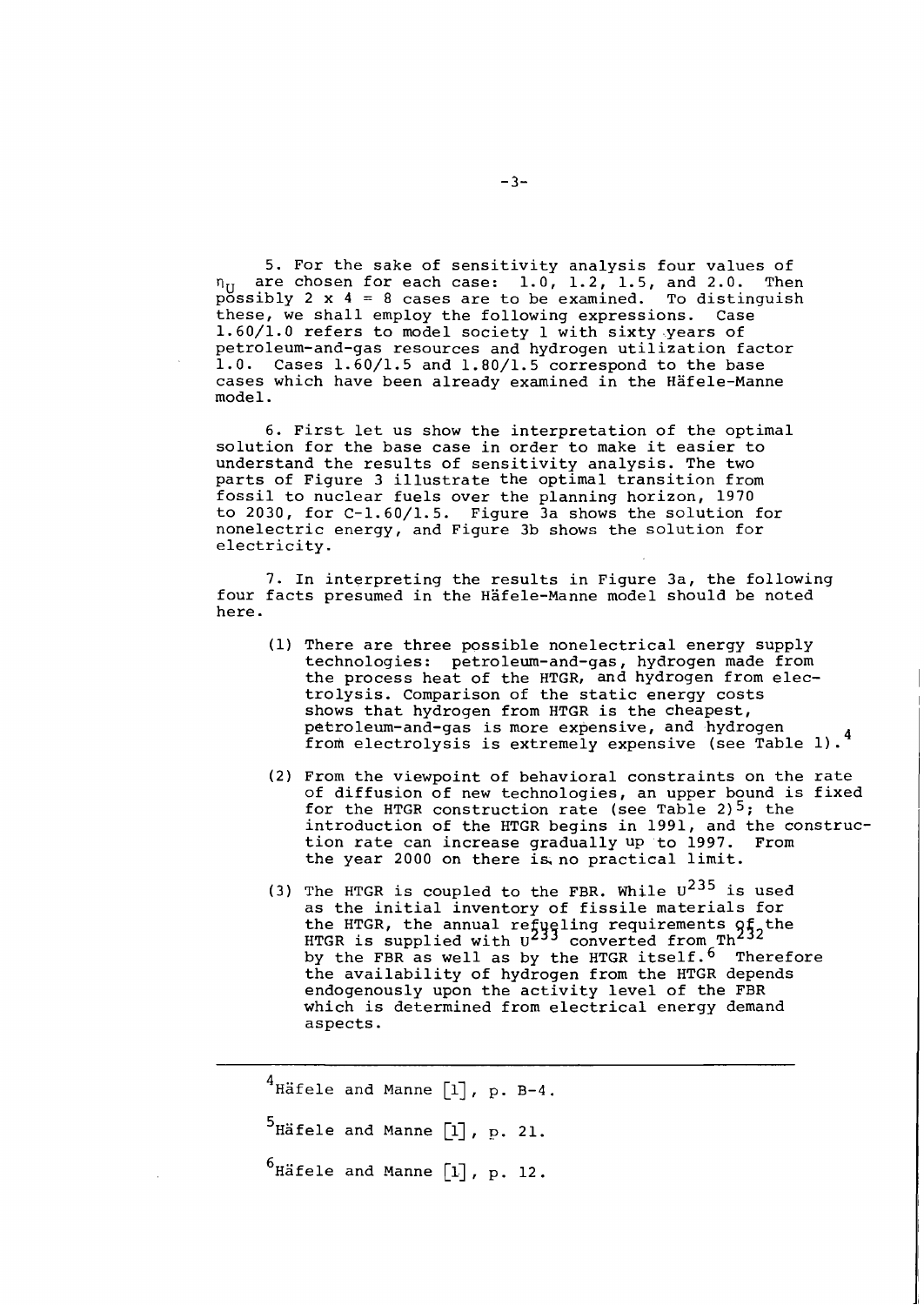(4) The existing level of petroleum-and-gas resources is definite and is assumed in this case to be below the amount  $3.375Q$ , corresponding to sixty years of the 1970 annual consumption rate of the most-developed country.

8. From consideration of Fact (2) the planning horizon is to be divided into three stages:

- N1) 1970 to 1988, when it is impossible to introduce the HTGR;
- N2) 1991 to 1997, when it is possible to introduce the HTGR; however, an upper bound of the introduction rate is fixed exogenously;
- N3) 2000 to 2030, when it is possible to introduce the HTGR without any exogenous limit.

9. Over the first stage, N1, the nonelectrical energy demand is met fully with petroleum-and-gas because of Fact (1). Since the length of this stage is about twenty years, Fact (4) has not become critical yet.

10. Over the second stage, N2, hydrogen from the HTGR is introduced to the utmost and yet it does not satisfy the total demand of nonelectrical energy. Hence petroleum-and-gas is additionally used. In 1997, however, Fact (4) is critical since the amount of petroleum-andgas required for the thirty-year-life operation of the residual petroleum-and-gas supply plant should be taken into account. Therefore hydrogen from electrolysis is introduced in 1997 to make up for the shortage of nonelectrical energy demand.

11. In the third stage, N3, a remarkable transition from petroleum-and-gas to the HTGR hydrogen is observed. The transition results from the following. It is assumed in the Häfele-Manne model that plant lives are a fixed thirty years, and that therefore any plant must operate for thirty years. It implies that all the petroleum-andgas and electrolytic hydrogen plants existing in 1997 must be used to get a thirty-year operation. this stage, the HTGR hydrogen meets the difference between the total nonelectrical demand and the energy supply from all the residual petroleum-and-gas and electrolytic hydrogen unless Fact (3) is critical. The criticality of Fact (3) is observed in the years 2024 to 2030 when petroleum-and-gas resources are completely exhausted. Therefore in the years 2024 to 2030 the HTGR hydrogen is used to the utmost due to Fact (3), and electrolytic hydrogen is introduced to make up for the shortage of nonelectrical energy supply.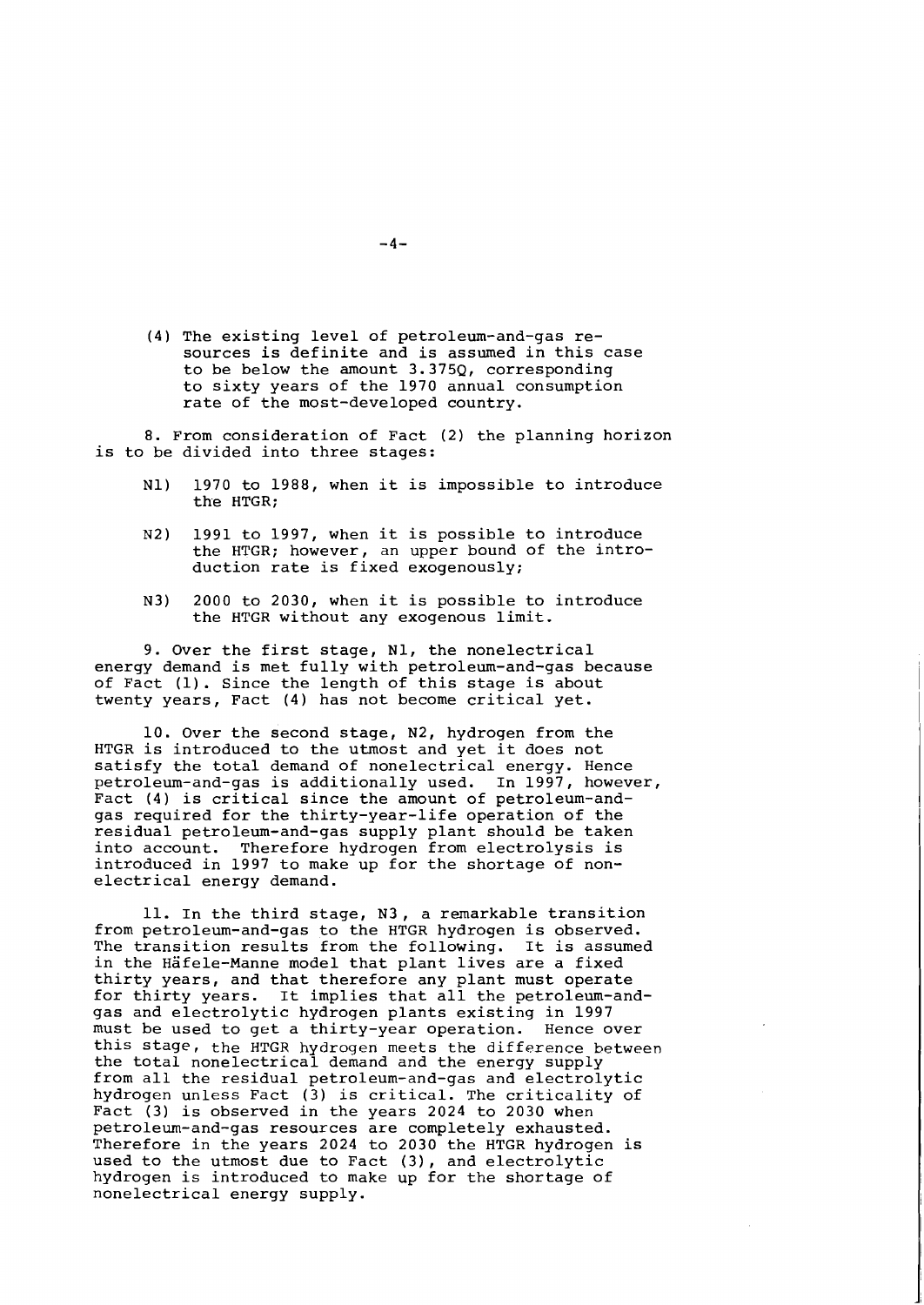12. Relating to the results for electricity in Figure 3b, the following three facts presumed in the Hafele-Manne model are to be noted here.

- (1) There are three possible electrical energy supply technologies: coal, the LWR, and the FBR. Comparison of the static energy costs shows that the FBR is the cheapest, the LWR is more expensive and coal is the most expensive (see Table 1).<br>(2) From the viewpoint of behavioral constraints on
- the rate of diffusion of new technologies, an upper bound is fixed for the LWR and the FBR construction rates (see Table 2); the LWR technology can be used from the beginning of the planning horizon, and from 1988 on the upper bound is infinity. FBR technology can be introduced gradually from 1988, and from 1997 on it has no practical limit in this respect.
- (3) The initial inventory of Pu for the FBR is mainly supplied from Pu produced by the LWR and therefore the avilability of FBR technology rests endogenously on the amount of Pu which has been produced by LWR.

13. From consideration of Fact (2) the planning horizon is again to be divided into three stages:

- El) 1970 to 1985, when it is impossible to introduce the FBR;
- E2) 1988 to 1994, when it is possible to introduce the FBR; however, an upper bound of the introduction rate is fixed exogenously;
- E3) 1997 to 2030, when it is possible to introduce the FBR without any exogenous limit.

14. Over the first stage, El, the LWR technology is introduced to the utmost, due to Fact  $(2)$ , and coal is used to make up for the shortage of the energy supply, i.e. the difference between the total electrical energy demand and the energy supply from the LWR.

15. Over the second stage, E2, the FBR technology is introduced to the utmost, due to Fact  $(2)$ . There is also the energy supply from the residual coal plants because of the fixed service life. Hence the LWR technology is used as a buffer.

 $-5-$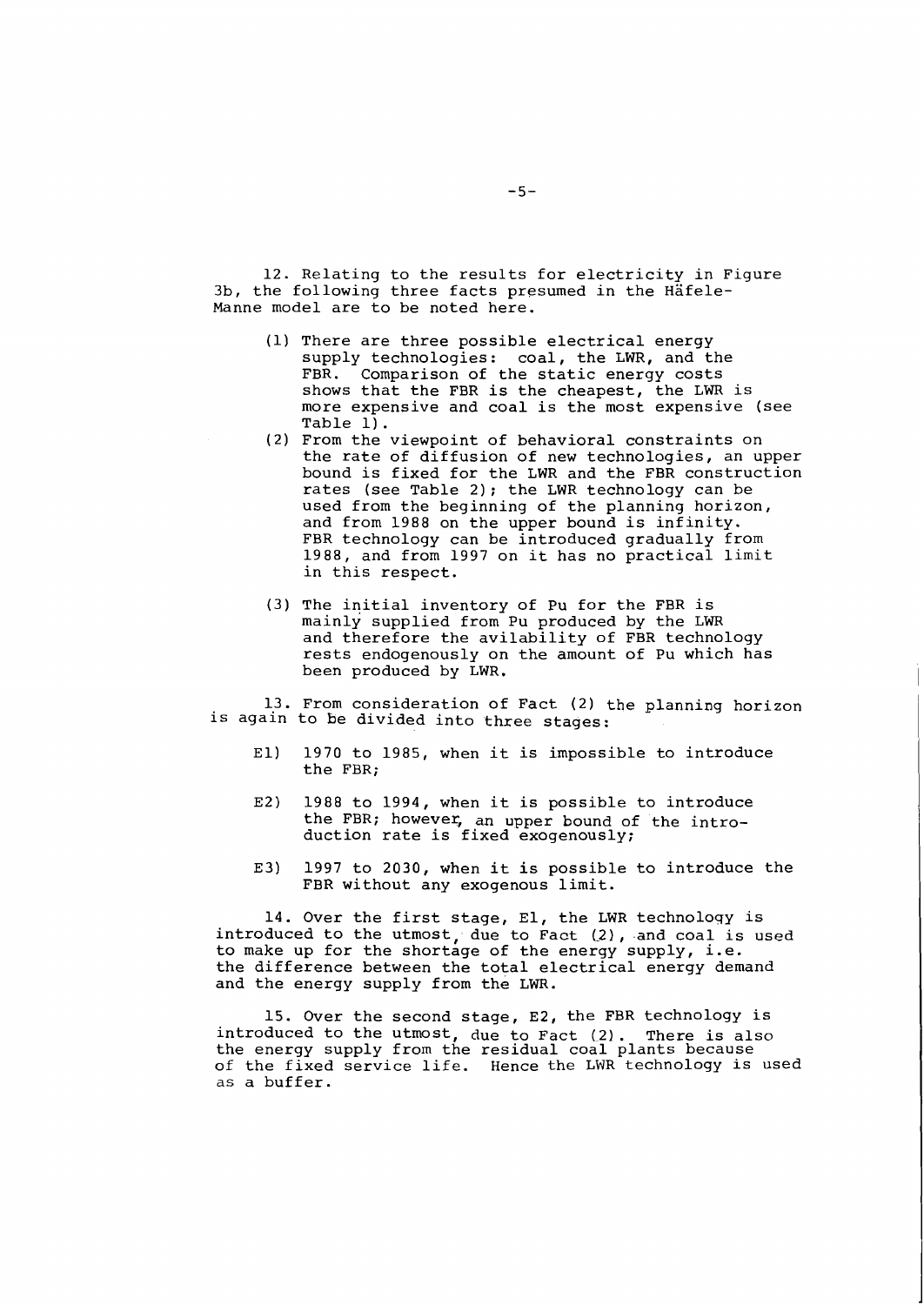16. Over the third stage, E3, no introduction of the LWR is observed since there is no upper bound to the FBR construction rate. In other words, the difference between the total electrical energy demand, including the requirement for the electrolysis, and the energy supplies from the residual coal plants and the residual LWR plants is met by the FBR technology. Figure 3b indicates that Fact (3) is not binding in C-1.60/1.5.

17. Paragraphs 7 to 16 gave the qualitative interpretation of'the optimal solution for one of the base cases, C-1.60/1.5. Next, let us show the results for other cases:  $C-1.60/1.0$ ,  $C-1.60/1.2$ , and  $C-1.60/2.0$ .

18. Figure 1 represents the optimal solutions for nonelectrical energy and electricity of C-1.60/1.0. As for nonelectrical energy (Figure la), the value of  $n_U$  has no explicit effect on Facts (2), (3), and (4) in paragraph 7. Concerning Fact (I), however,the static cost ranking of the alternatives for producing nonelectrical energy is changed by the value of  $n_{\text{U}}$ . Namely, the value  $n_{\text{U}} = 1.0$ brings about the following ranking: petroleum-and-gas is the cheapest (\$50/KW<sub>th</sub> year), HTGR hydrogen is more expensive (\$70/KW<sub>th</sub> year), and electrolytic hydrogen is the most expensive (\$126/KW<sub>th</sub> year). This means that there is no economic incentive for hydrogen to take the place of petroleum-and-gas. In the case of model society 1.60, however, the petroleum-and-gas availability is not enough to retard the phase of hydrogen introduction because even in C-1.60/1.5 the petroleum-and-gas resource is completely exhausted within the planning horizon. Hence the optimal solution for petroleum-and-gas in C-1.60/1.0 is almost completely the same as in C-1.60/1.5.

19. Comparing Figure la with Figure 3a, it is observed that electrolytic hydrogen in C-1.60/1.0 is used more than in C-1.60/1.5. This is to be understood from the following. On one hand, both HTGR hydrogen and electrolylytic hydrogen in Figures la and 3a are in terms of TW<sub>th</sub> petroleum-and-gas equivalent. That is to say, using  $Q_h(t)$  to denote the amount of hydrogen energy generated by HTGR process heat or electrolysis at time t, the hydrogen energy represented in the figures corresponds to  $n_U \cdot Q_h(t)$ , and therefore, in order to compare the amount of Q<sub>1</sub>(t) in Figure la with that<br>in Figure 3a, it is necessary to divide the hydrogen quantity represented in Figure 3a by  $n_{\text{H}} = 1.5$ . On the other hand, the  $0^{233}$  requirement of the HTGR for producing hydrogen is roughly proportional not to  $n_U \cdot Q_h(t)$  but to  $Q_h(t)$ . Hence if  $n_U$   $Q_h(t)$  = const, then the U<sup>233</sup> requirement for  $C-1.60/1.0$  is 1.5 times as much as for  $C-1.60/1.5$ .

In other words, Fact (3) in paragraph 7 is more likely to become binding. According to Figure la, the bindingness of

 $-6-$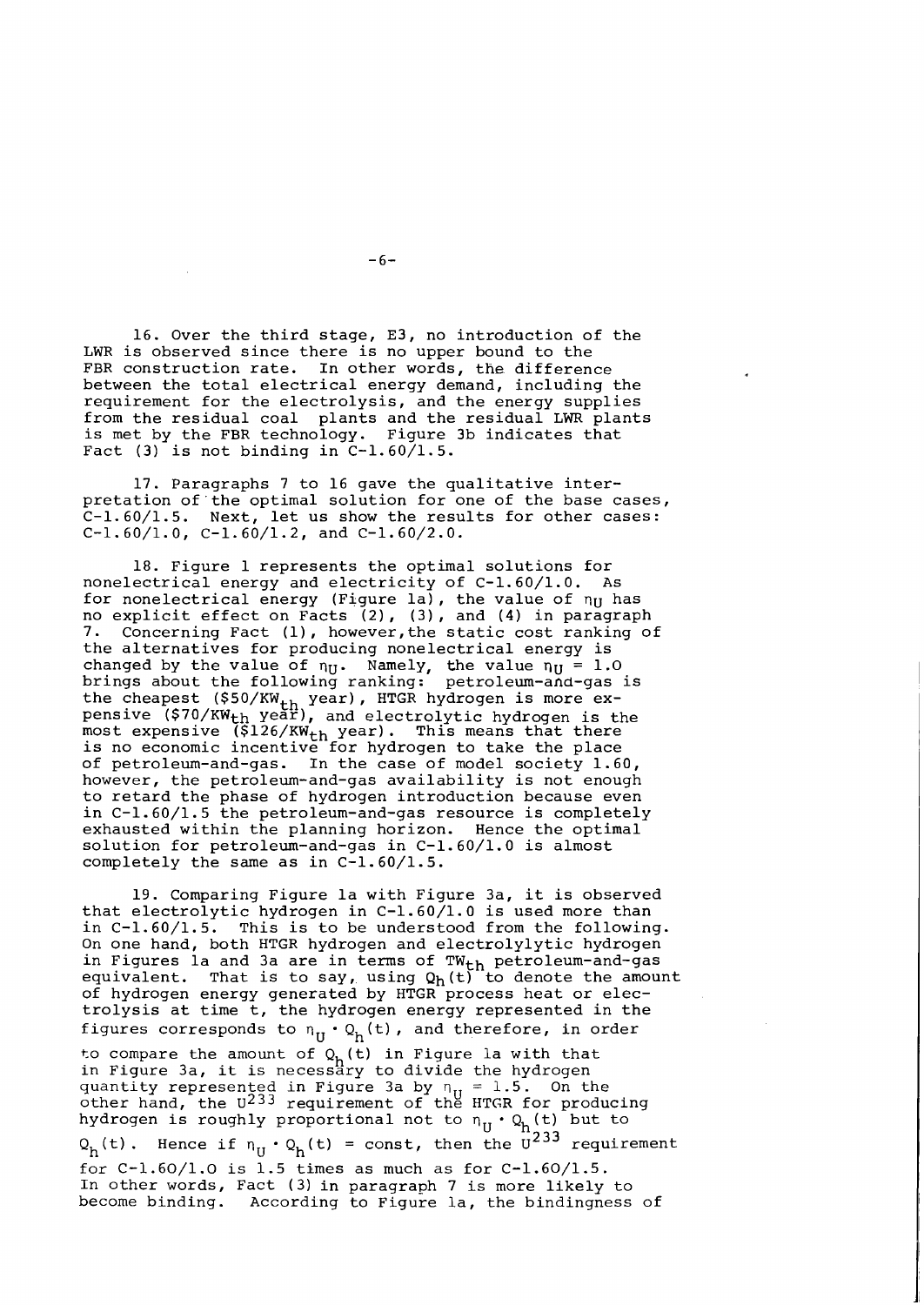Fact (3) is observed between 2009 and 2024, when electrolytic hydrogen is additionally used.

20. With respect to electricity (Figure lb), the results for C-1.60/1.0 in the years of the first stage, El, are the same as for C-1.60/1.5. In the years of the second stage, E2, and the third stage, E3, however, some differences resulting from the greater use of electrolytic hydrogen are observed. For C-1.60/1.0, electrolytic hydrogen is starting in 1994, and the electricity required for the electrolysis. is supplied by the LWR because of Fact (2) in paragraph 12. This is the reason why we can observe the small difference in the second stage, E2. Also in 1997 some of the LWR electricity is used for electrolysis for producing hydrogen because the availability of the FBR in this year is restricted due to Fact (3) in paragraph 12. After 2000, however, there are neither exogenous (Fact (2)) nor endogenous (Fact (3)) constraints on the availability of the FBR and therefore no more LWR's are introduced. Hence, qualitatively, no essential change is observed in the third stage, E3, except for the LWR in 1997. The greater uses of FBR and LWR electricity are only due to the fact that the endogenous electrical demand for electrolysis of hydrogen production is greater for C-1.60/1.0 than for the base case C-1.60/1.5.

21. After all, in comparing the results for C-1.60/1.0 with those for C-1.60/1.5, there is no significant qualitative difference. Most of the discussions to interpret the results for  $C-1.60/1.5$  are valid for  $C-1.60/1.0$ . Figure 2 illustrates the results for C-1.60/1.2 and confirms that qualitatively the optimal solutions for these three cases are very similar.

22. Figure **4** is used to show the optimal solution for C-1.60/2.0, where hydrogen technology is to be utilized most efficiently. In this case Facts  $(1)$  to  $(4)$  in paragraph 7 and Facts (1) to (3) in paragraph 12 are all valid, though for C-1.60/1.0 and C-1.60/1.2 the cost ranking of nonelectrical alternatives is changed. Therefore there are no factors bringing about significant differences of the optimal solutions between C-1.60/2.0 and C-1.60/1.5, and, in calculation results, the optimal solutions for C-1.60/2.0 are nearly the same as for C-1.60/1.5, not only qualitatively, but also quantitatively. Figure 4 indicates that, in the years 2027 to 2030, the total nonelectrical energy demand can be supplied only by HTGR hydrogen and that there is no use of electrolytic hydrogen. For this reason the FBR is used in the years 2027 to 2030 just to meet the exogenous electrical demand.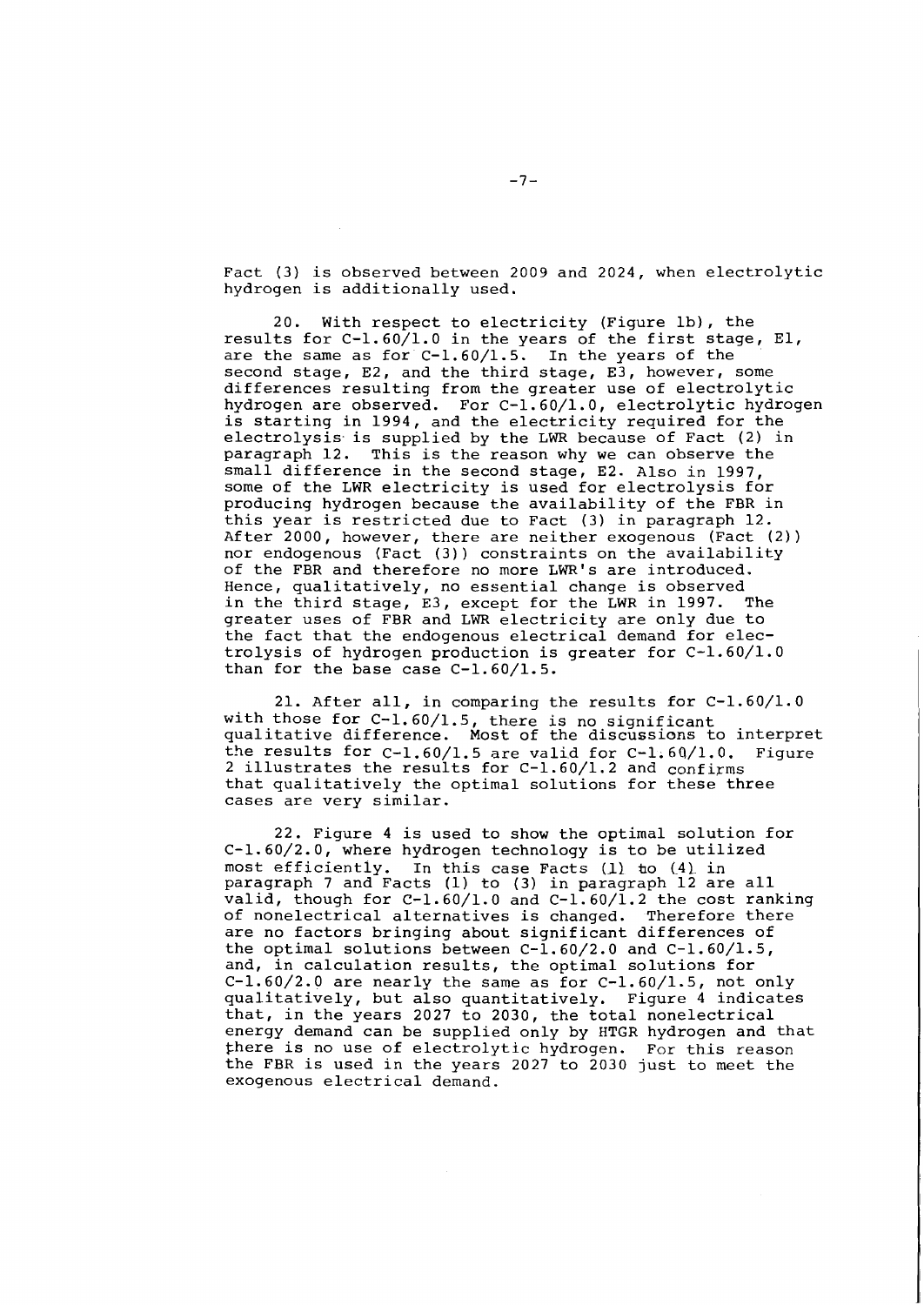23. Next, let us show the results for the other cases where the petroleum-and-gas resources are presumed to be eighty years in terms of the 1970 annual consumption rate of the most-developed country. Figures 5,6, and 7 correspond to  $C-1.80/1.0$ ,  $C-1.80/1.5$ , and  $C-1.80/2.0$  respectively, showing that:

- (a) the timing of the nonelectrical energy supply pattern depends strongly upon the value of  $\eta_{II}$ , and yet
- (b) the value of  $\eta_{II}$  has no effect on the timing of the electrical energy supply pattern, aside from the endogenous electrical energy demand.

24. With regard to the cost ranking of nonelectrical energy supply alternatives, it is supposed in the Hafele-Manne model that

| HTGR hydrogen is more expensive and<br>electrolytic hydrogen is the most ex-<br>pensive. |
|------------------------------------------------------------------------------------------|
|------------------------------------------------------------------------------------------|

2) if  $n_{\text{H}} > 1.4$  then, HTGR hydrogen is the cheapest, petroleum-and-gas is more expensive and electrolytic hydrogen is the most expensive.

25. Because of this supposition, in the case of C-1.80/1.0, petroleum-and-gas should be used to the limit of availability and then the difference between the nonelectrical energy demand and the petroleum-and-gas supply is met by HTGR hydrogen. The eighty-year life span of petroleum-and-gas resources can follow the total nonelectrical energy demand by itself up to the year 2000, and therefore Fact **(2)** in paragraph 7 is not observed in Figure 5a. Furthermore, when HTGR hydrogen cannot meet the difference because of Fact (3) in paragraph 7, mose the difference secures of face (3) in paragraph ...<br>electrolytic hydrogen is additionally used. As mentioned in paragraph 19, Fact **(3)** is the most liable to be binding in the case where  $n_{H} = 1.0$ . According to Figure 5a, the introduction of electrolytic hydrogen starts in the year 2015.

26. In the cases of C-1.80/1.5 and C-1.80/2.0, however, Fact (2) in paragraph 7 has an important role in determining optimal transitions from petroleum-and-gas to HTGR hydrogen since HTGR hydrogen is the cheapest technology. Therefore, qualitatively, the optimal solutions for these two cases in the first stage, N1, and the second stage, N2, are completely the same. In the third stage, N3, some significant difference can be observed, although electrolytic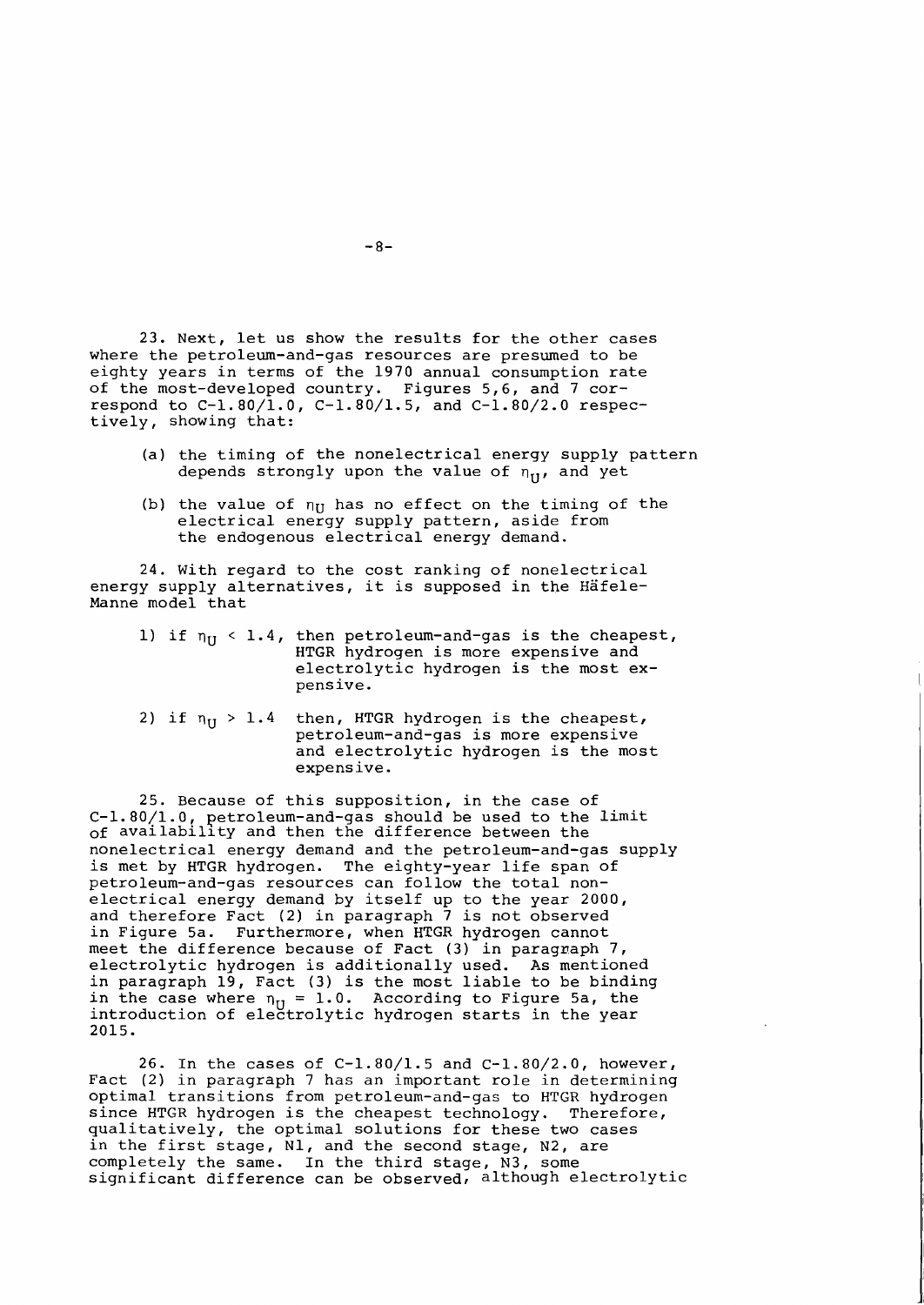hydrogen does not contribute in either case. Namely, in C-1.80/1.5, Fact **(3)** in paragraph 7 is sometimes at work because of the lower value of  $n_{\text{H}}$ , and then petroleumand-gas is used in the third stage, N3, in order to<br>supplement the shortage of supply due to Fact (3). This supplement the shortage of supply due to Fact  $(3)$ . means that petroleum-and-gas will be exhausted in some year. On the other hand, in C-1.80/2. 0, Fact **C31** in paragraph 7 is not binding in any year because of the higher value of  $n_{\text{H}}$  and therefore petroleum-and-gas is not exhausted.

27. As concerns electricity, in Figures 5b,6b, and 7b, it can be seen that the value of  $n_{II}$  has no effect on the determination of the optimal transitions from coal to the LWR and the FBR except that for C-1.80/1.0 some FBR and LWR electricity is used for the endogenous energy demand associated with the use of electrolytic hydrogen. The optimal solution for C-1.80/2.0 is completely the same as that for base case C-1.80/1.5.

28. After all, the effect of the value  $n_U$  on optimal solutions is much more remarkable for the model society 1.80 than for the model society 1.60, especially in the aspects of the nonelectrical energy supply pattern. More specifically, the difference in optimal transitions from petroleum-and-gas to HTGR hydrogen between C-1.80/1.0 and C-1.80/1.5 is the most significant because the value  $n_U$ of C-1.80/1.0 is less than the break-even value  $n_U = 1.4$ (which yields the equality between the energy cost of petroleum-and-gas and the energy cost of HTGR hydrogen)<br>and because the value n<sub>U</sub> of C-1.80/1.5 is greater than the break-even value  $n_U = 1.4$ . Figures 8 to 12 are attached to give a visual understanding of the conclusions.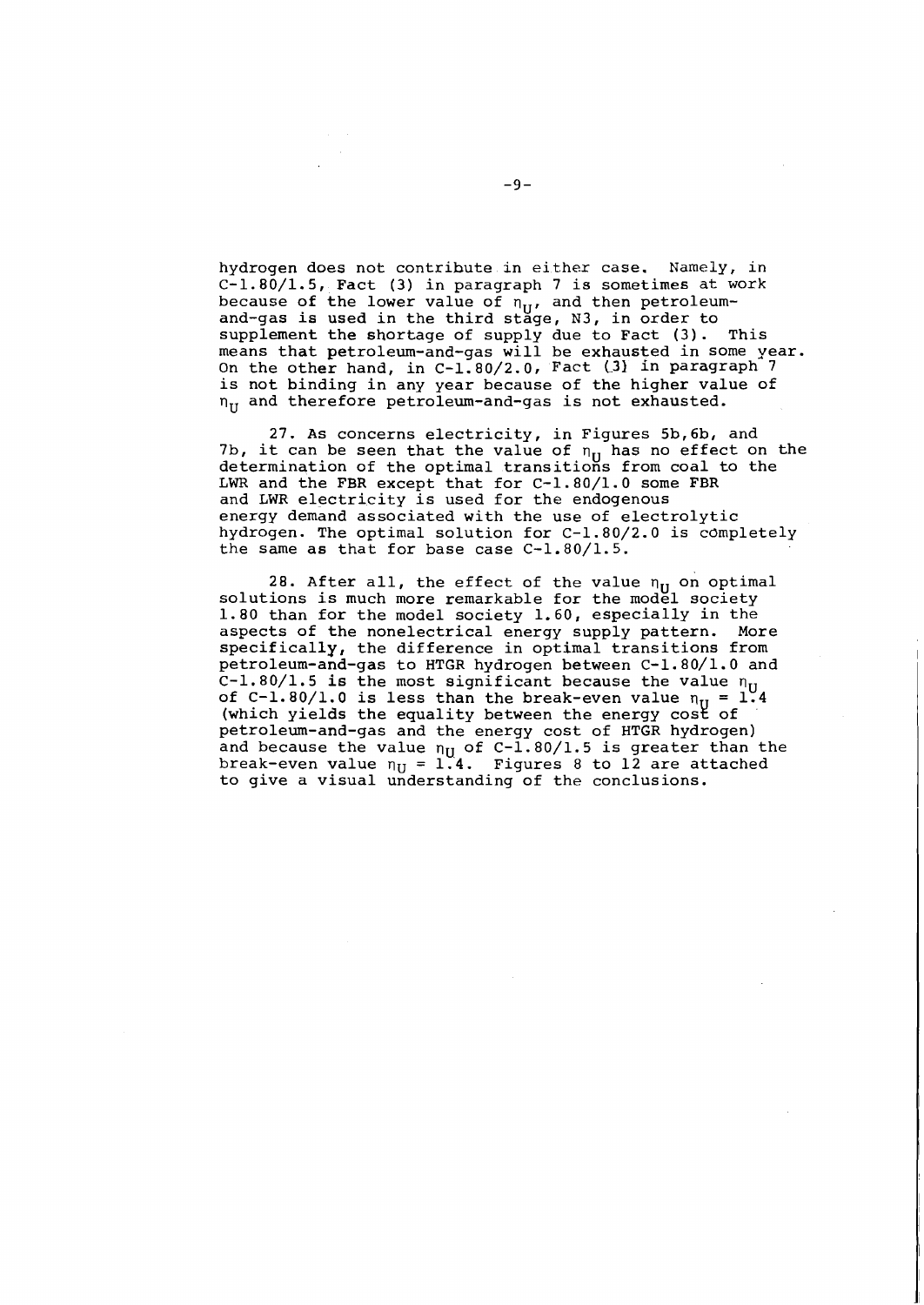|  | Table 1. Static comparison of annual costs per TW <sub>+h</sub> $\begin{bmatrix} 1 \end{bmatrix}$ |  |  |  |  |  |  |
|--|---------------------------------------------------------------------------------------------------|--|--|--|--|--|--|
|  | (neglecting costs and credits for plutonium and $U^{233}$ )                                       |  |  |  |  |  |  |

|             | plant<br>type 1 | $cur_{i}$                        | $13(cap_1)^{(a)}$ | or PETG                                                                | factor for LWR total annual costs<br>or PETG<br>equivalence <sup>(b)</sup> (\$10 <sup>9</sup> /yr per TW <sub>th</sub> )<br>expressed in LWR<br>or petroleum<br>equivalents |
|-------------|-----------------|----------------------------------|-------------------|------------------------------------------------------------------------|-----------------------------------------------------------------------------------------------------------------------------------------------------------------------------|
|             | COAL            | 30.                              | 25.               | $\frac{n_{\rm L}}{n_{\rm C}} = .833$                                   | 46.                                                                                                                                                                         |
| <b>ELEC</b> | LWR             | $5.8 - 10.5$ <sup>(c)</sup>      | 26.               | 1.                                                                     | $32. - 36.$<br>(depending on<br>uranium cost)                                                                                                                               |
|             | <b>FBR</b>      | 3.5                              | 34.               | $\frac{n_{\rm L}}{n_{\rm B}} = .833$                                   | 31.                                                                                                                                                                         |
|             | <b>ELHY</b>     | 31.<br>(based upon<br>FBR costs) | 2.6               | $\overline{(\eta_{\rm L}) \, (\eta_{\rm E}) \, (\eta_{\rm U})}$<br>2.5 | 84.                                                                                                                                                                         |
| <b>NELE</b> | <b>PETG</b>     | 50.                              | $\mathbf{o}$      | 1.                                                                     | 50.                                                                                                                                                                         |
|             | <b>HTRB</b>     | 7.                               | 28.               | $= 1.333$<br>$\overline{(\eta_{\pi})} \overline{(\eta_{\pi})}$         | 47.                                                                                                                                                                         |

Notes : factor for in- annual capital recovery factor,<br>30 year life,<br>10% discount (a) .13/year = power date rate  $=$   $(1.1)^2$  (.106)

## (b) efficiency factors (useful output/primary energy input) :

 $n_{L} = 1/3$  $n_B = n_C = n_H = .4$  $\eta_E$  = .8 = electrolyzer efficiency  $n_m = .5$  = thermal efficiency for HTR plus thermochemical plant for water-splitting  $\eta_{\text{H}}$  = 1.5 BTU of petroleum or natural gas replaced per BTU of hydrogen utilized for oil rerefining, petrochemical and air transport. 5.8 =  $(2.00)$   $(\frac{1}{3})$  (8.76) ; for uranium at \$15/lb  $(c)$ 10.5 =  $(3.60)(\frac{1}{3})(8.76)$  ; for uranium at \$50/lb.

$$
-10-
$$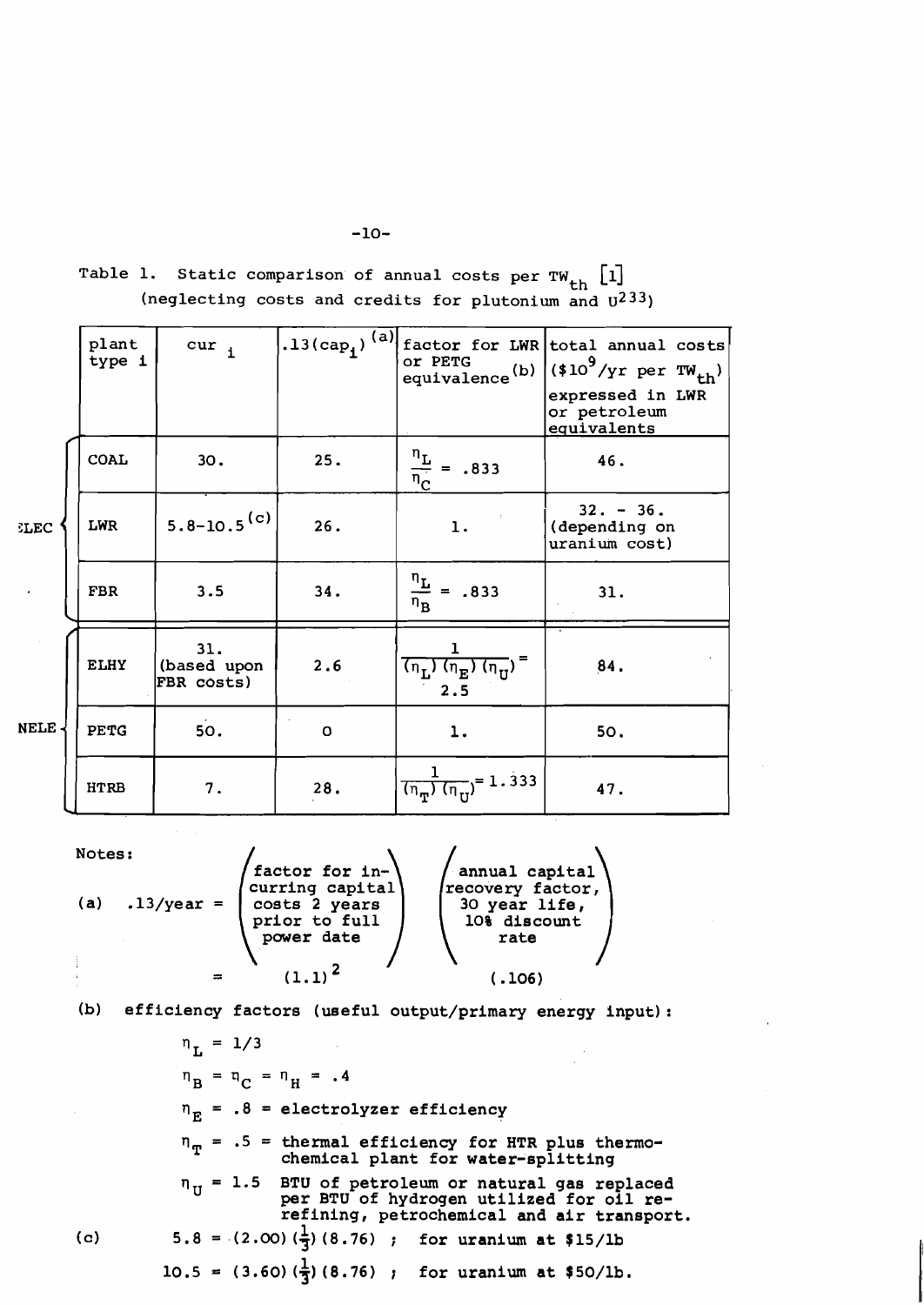Table **2.** Upper bounds on reactor construction rates [l]

|                  |                                        | (unit: GW thermal per year) |          |                    |                               |  |  |  |
|------------------|----------------------------------------|-----------------------------|----------|--------------------|-------------------------------|--|--|--|
| Calendar<br>year | Nuclear<br>plant<br>type i<br>Period t | LWR                         | HTGR     | model<br>society 1 | FBR<br>model<br>societies 2,3 |  |  |  |
|                  |                                        |                             |          |                    |                               |  |  |  |
| 1970             | o                                      | $\circ$                     | $\circ$  | $\circ$            | O                             |  |  |  |
| 1973             | 3                                      | 20                          | $\circ$  | $\circ$            | O                             |  |  |  |
| 1976             | $\epsilon$                             | 40                          | $\circ$  | $\circ$            | o                             |  |  |  |
| 1979             | 9                                      | 60                          | $\circ$  | $\circ$            | $\mathbf O$                   |  |  |  |
| 1982             | 12                                     | 80                          | $\circ$  | $\circ$            | O                             |  |  |  |
| 1985             | 15                                     | 100                         | $\circ$  | $\circ$            | O                             |  |  |  |
| 1988             | 18                                     | $\infty$                    | $\circ$  | 30                 | $\circ$                       |  |  |  |
| 1991             | 21                                     | $\infty$                    | 20       | 60                 | 20                            |  |  |  |
| 1994             | 24                                     | $\infty$                    | 40       | 90                 | 40                            |  |  |  |
| 1997             | 27                                     | $\infty$                    | 60       | $\infty$           | 60                            |  |  |  |
| 2000             | 30                                     | $\infty$                    | $\infty$ | $\infty$           | $\infty$                      |  |  |  |
|                  | and thereafter                         |                             |          |                    |                               |  |  |  |

 $\sim 10^{-11}$ 

 $\mathcal{L}_{\mathcal{C}}$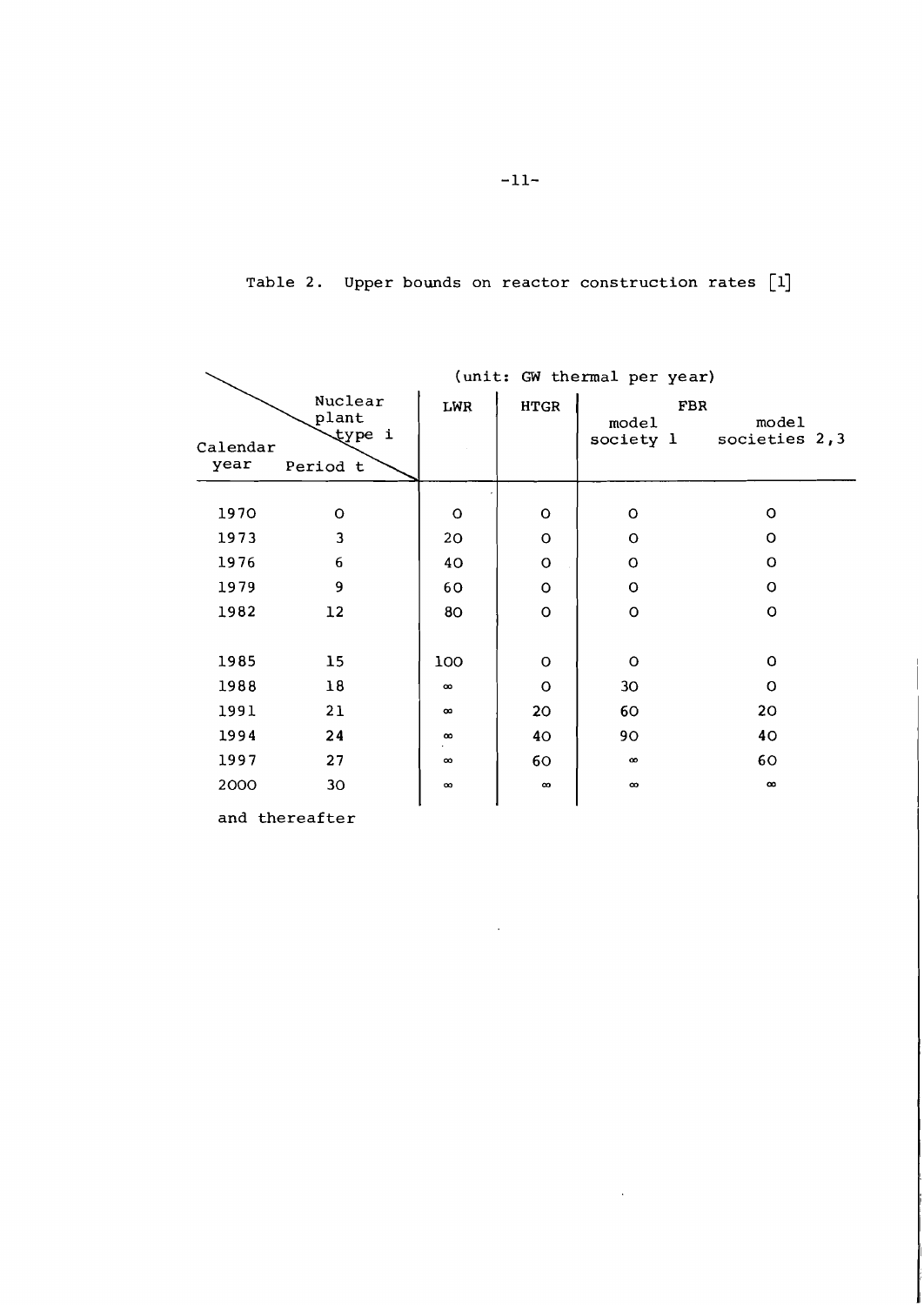

**MOOEL SOCIETY 1.60** 

 $-12-$ 

**ETA** U = **1.0** 

 $8<sub>T</sub>$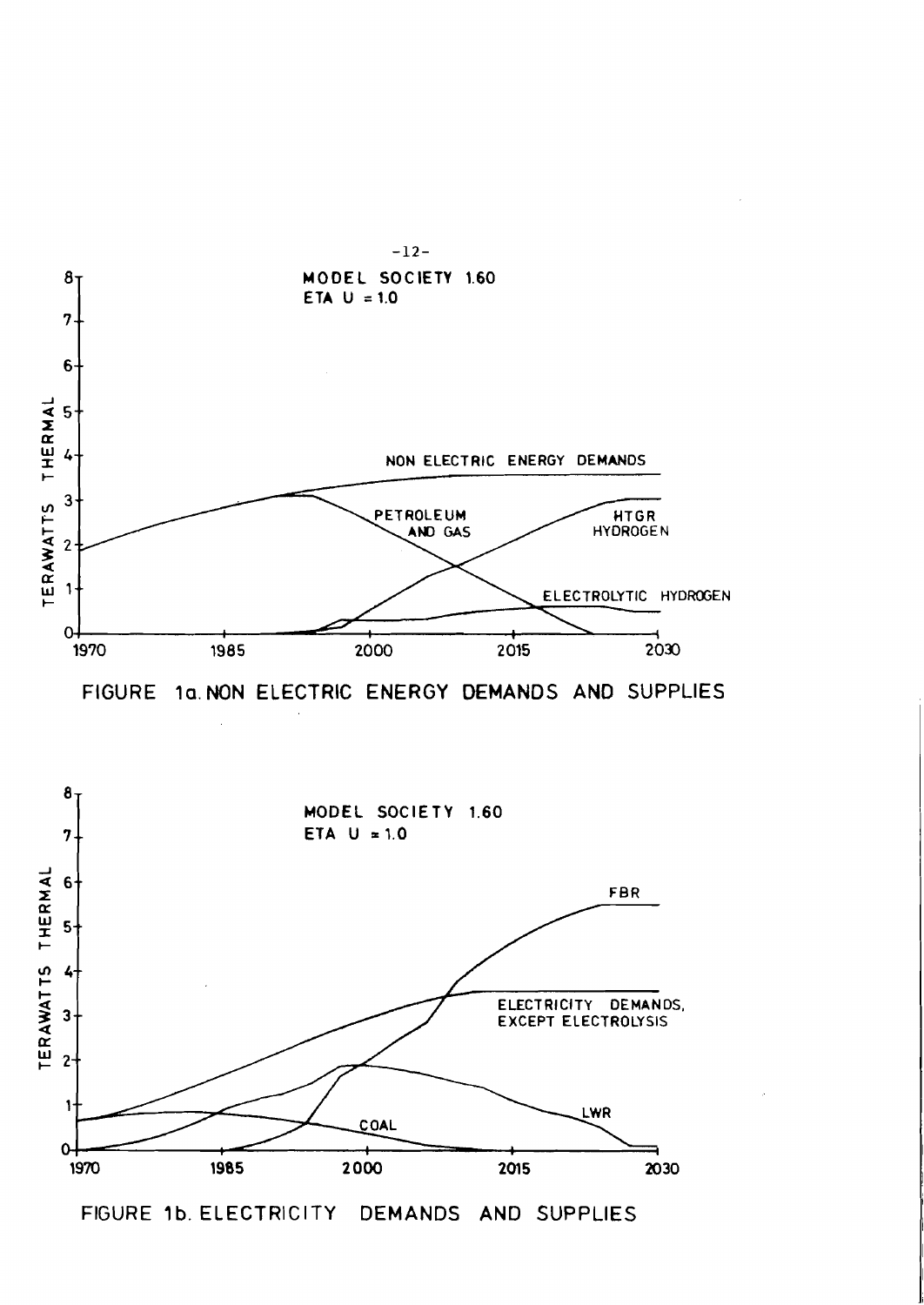

 $-13-$ 

**FIGURE 2 b. ELECTRICITY DEMANDS AND SUPPLIES**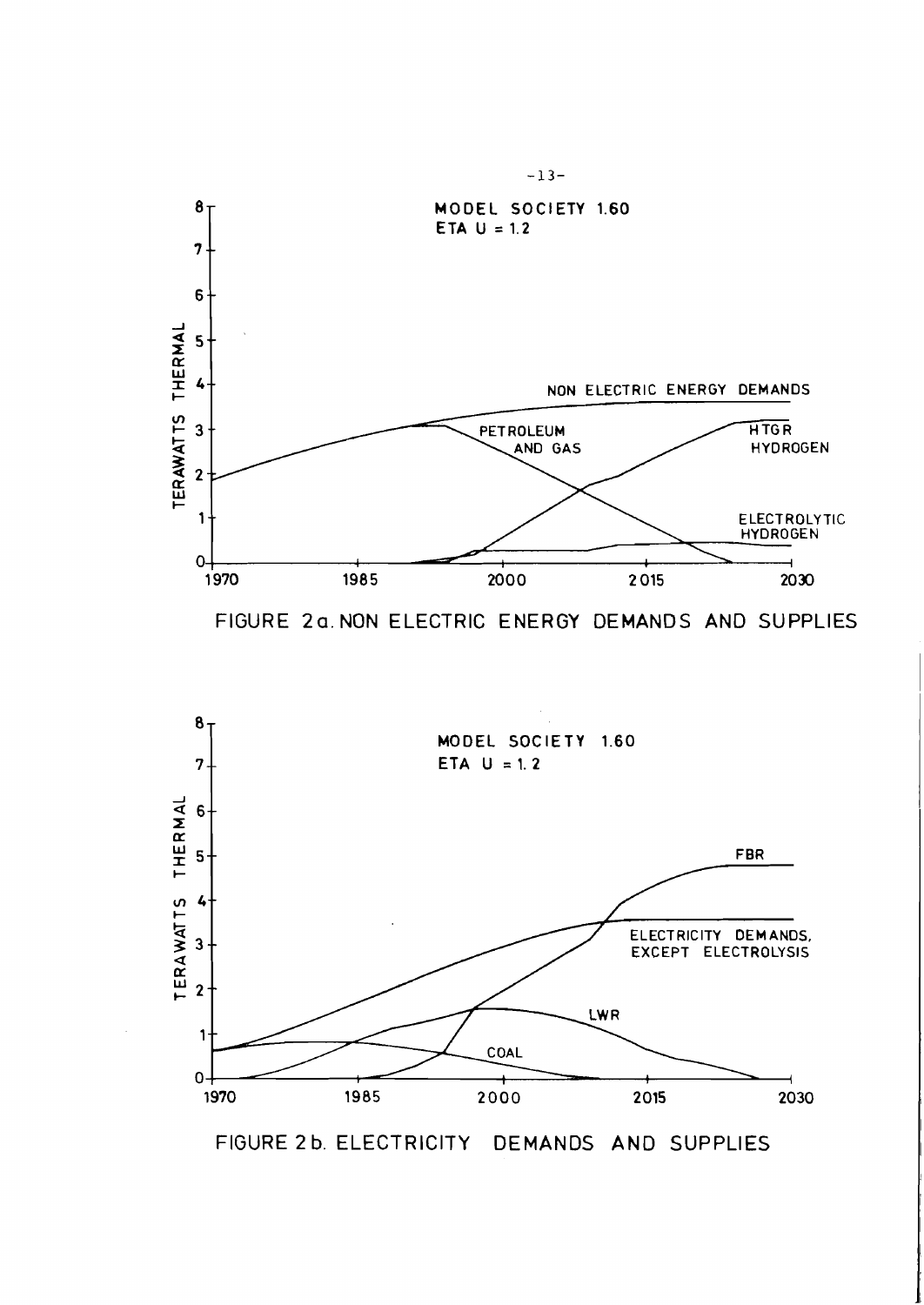



**FIGURE 3 b. ELECTRICITY DEMANDS AND SUPPLIES**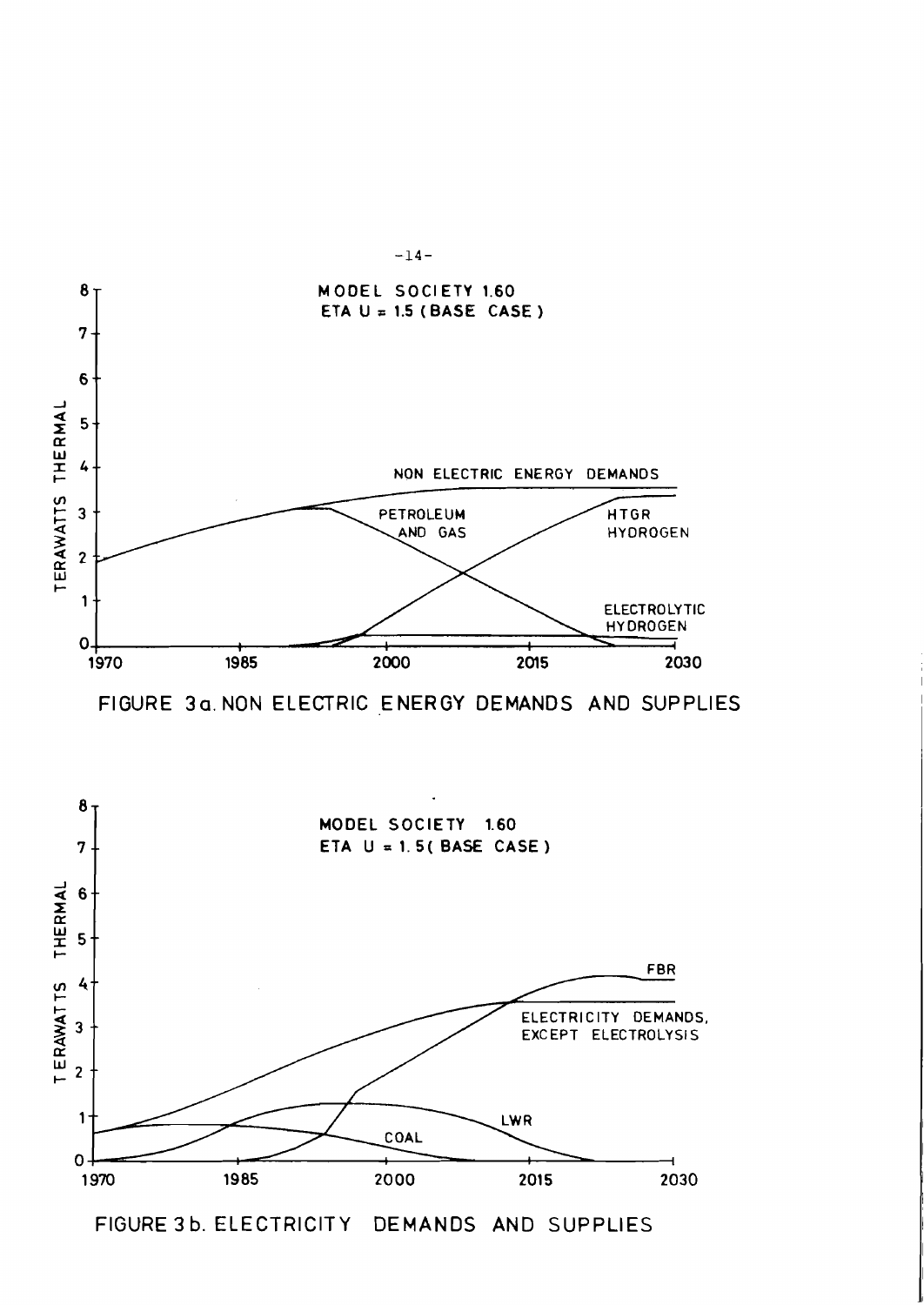

 $\overline{1}$ 

 $\mathsf{o}$ 

FIGURE 4 b. ELECTRCITY DEMAN DS AND SUPPLIES

**1970 1985 2000 2015 2030** 

 $-15-$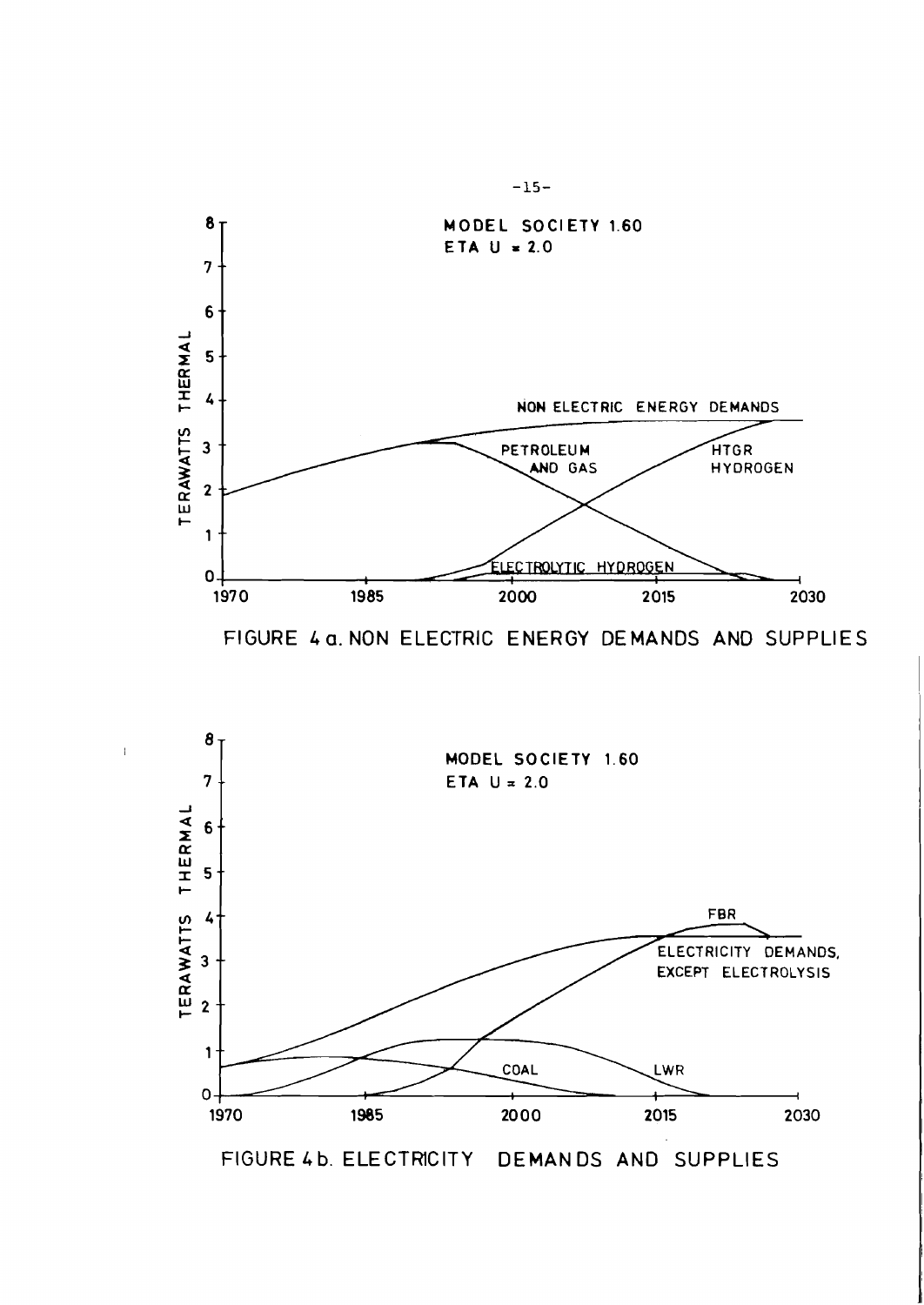





 $-16-$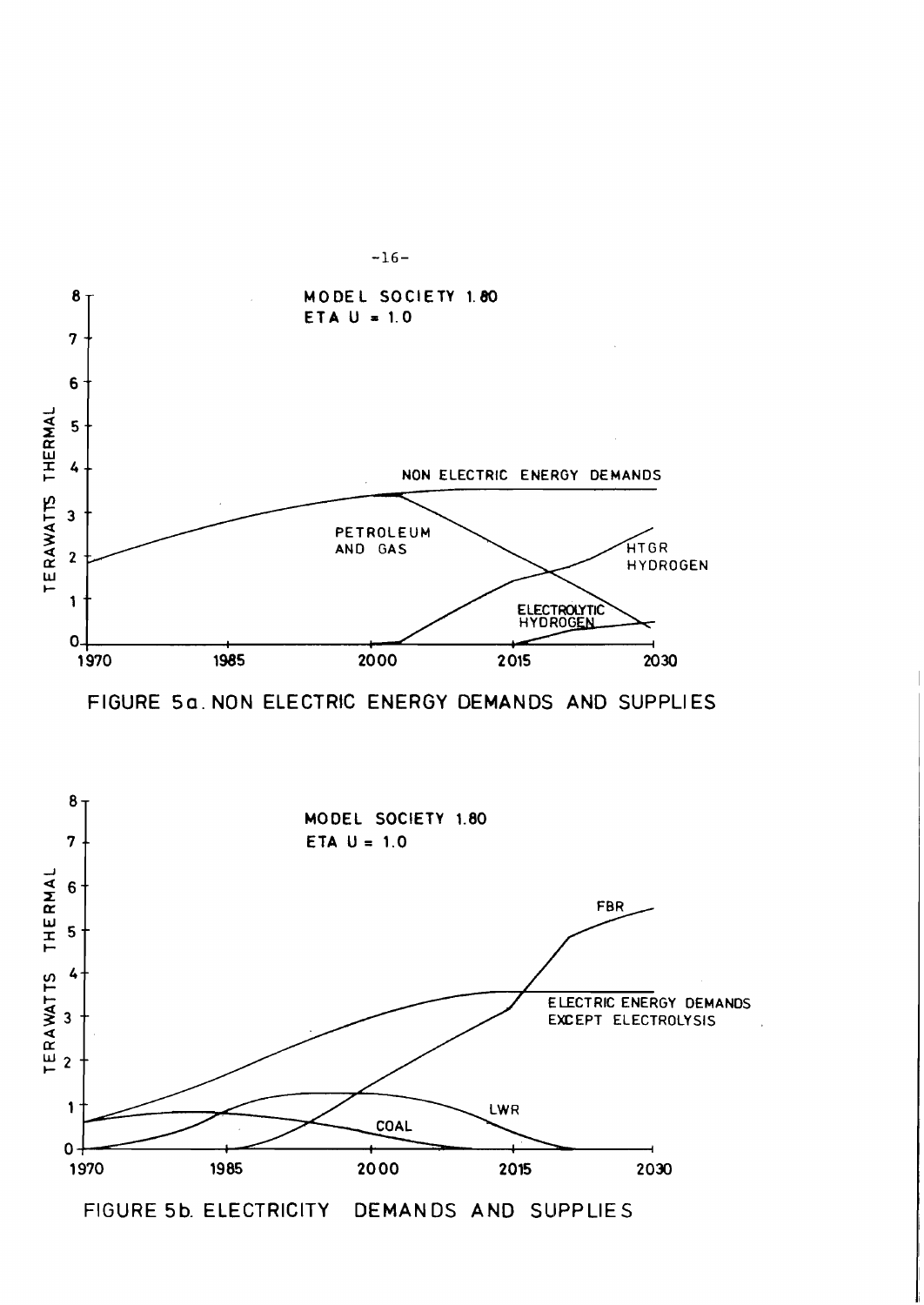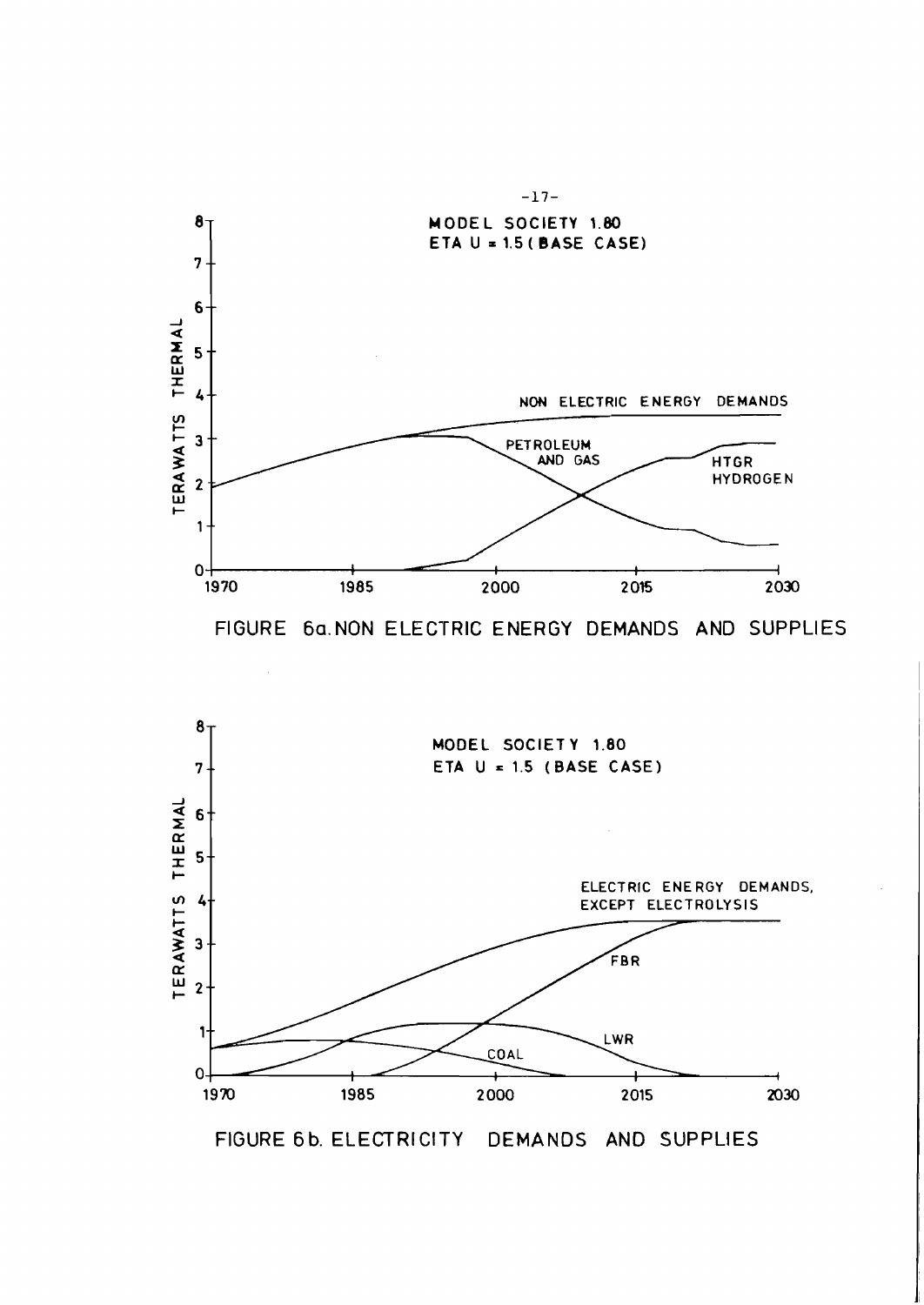





 $-18-$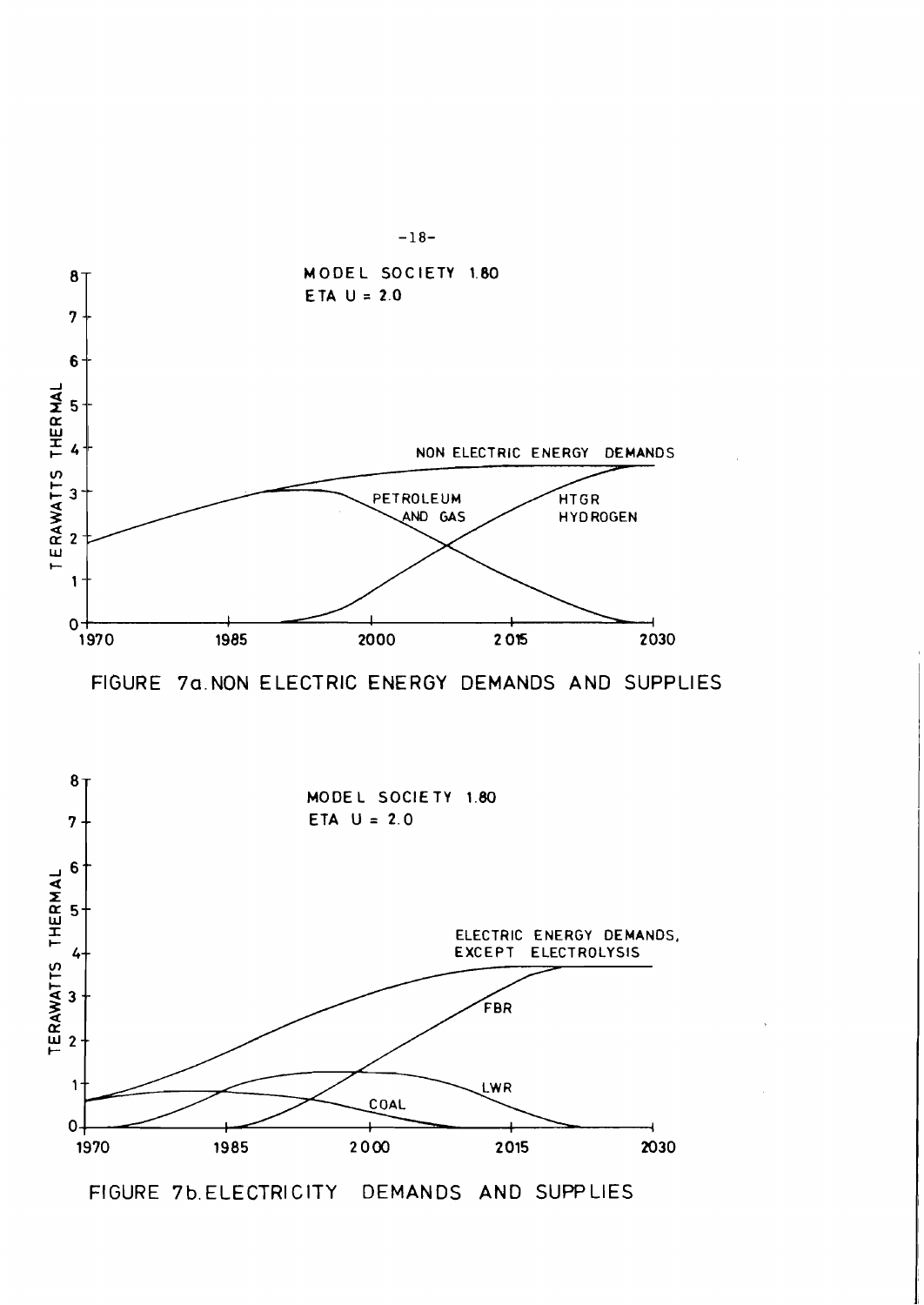

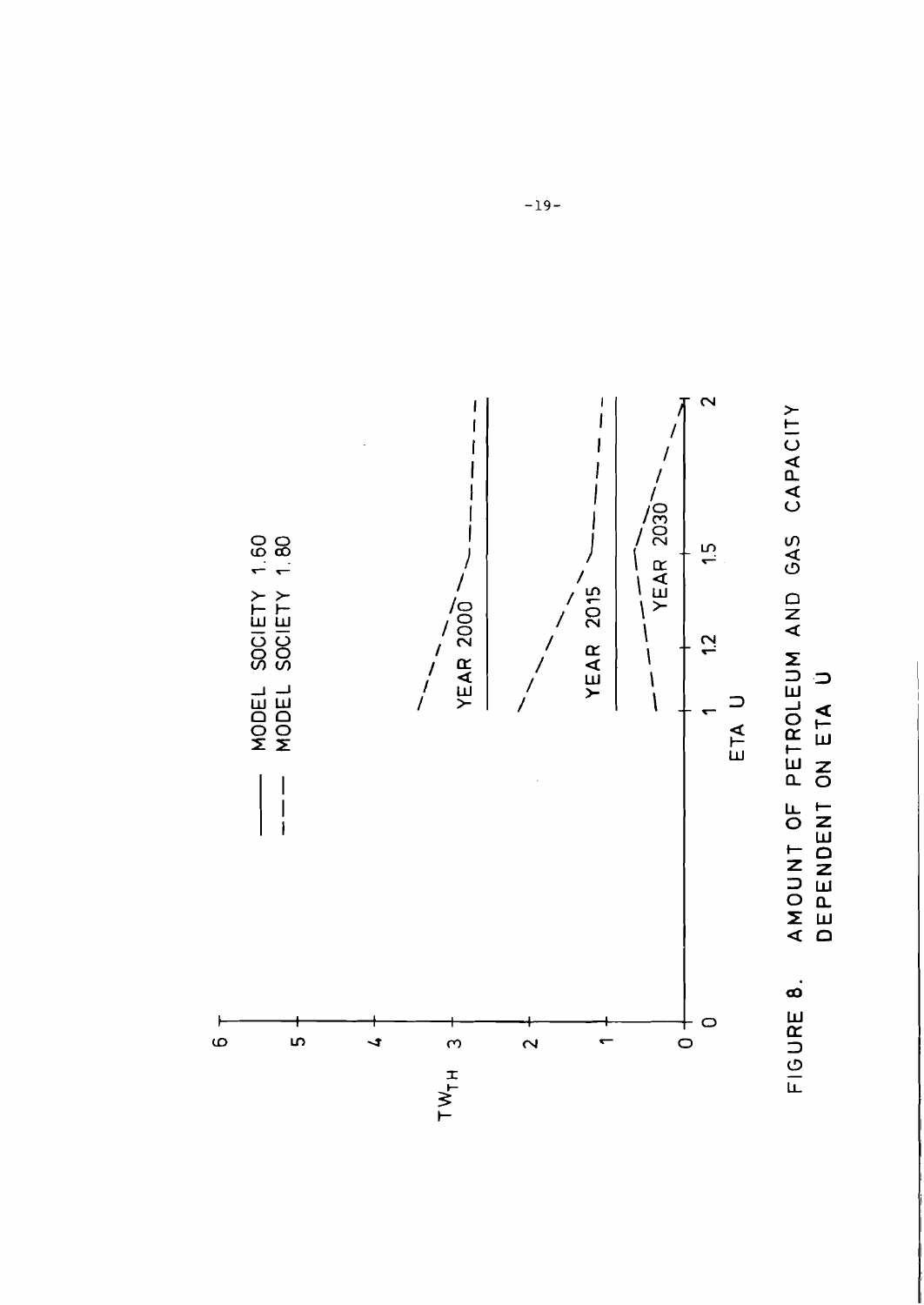



 $-20-$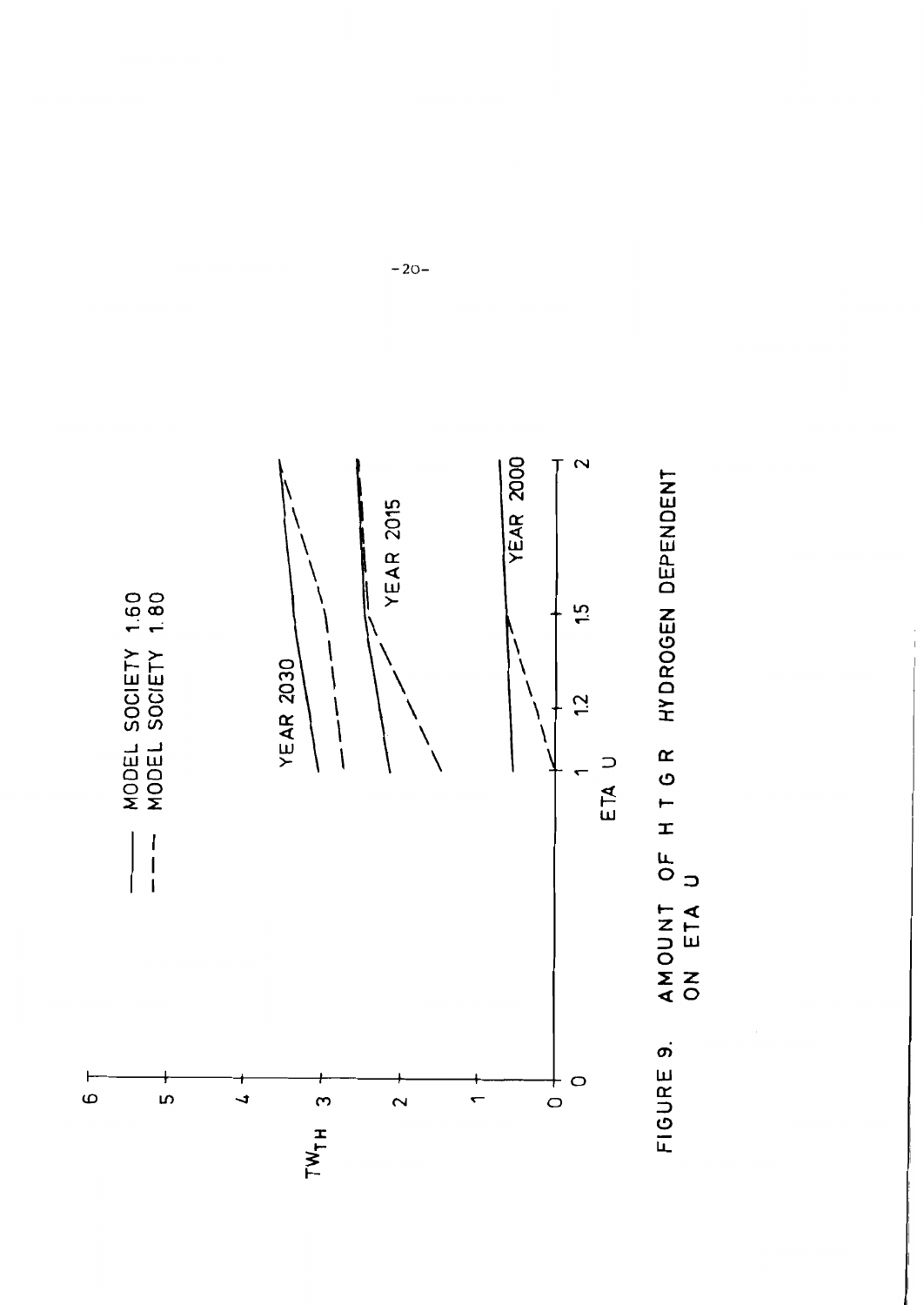

 $-21-$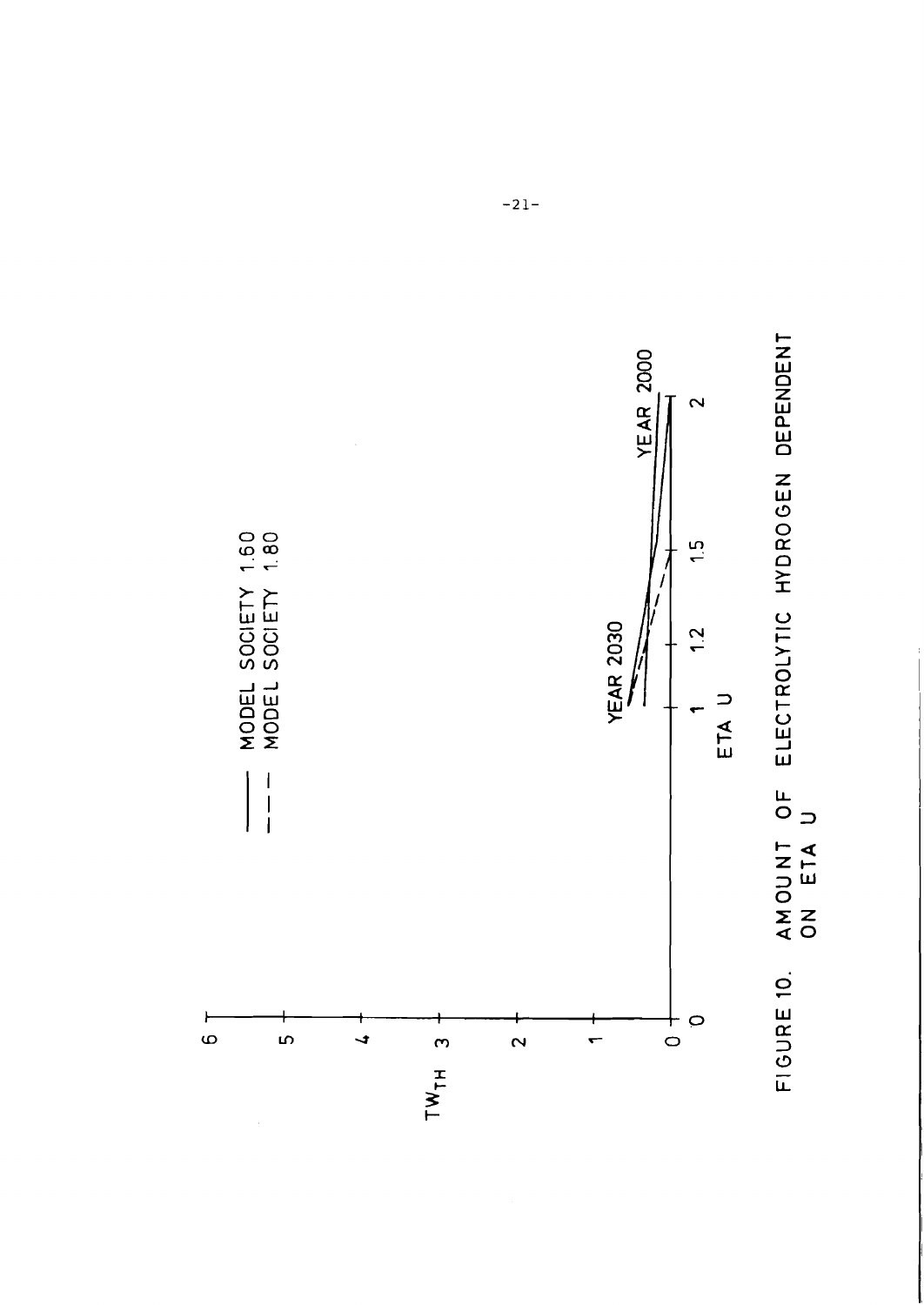

AMOUNT OF LWR CAPACITY DEPENDENT<br>ON ETA U FIGURE 11.

 $-22-$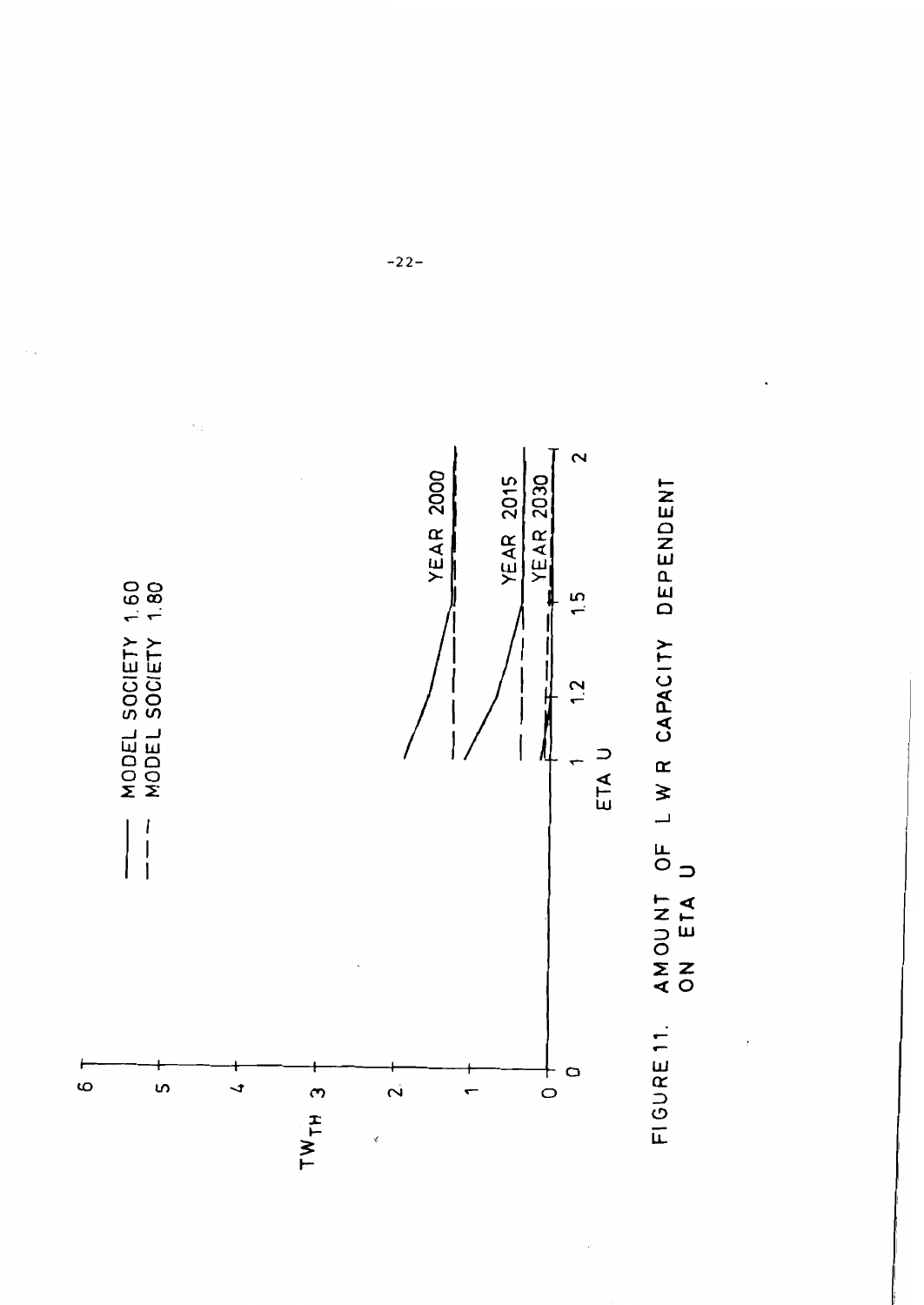

 $-23-$ 

 $\frac{1}{2}$  ) .